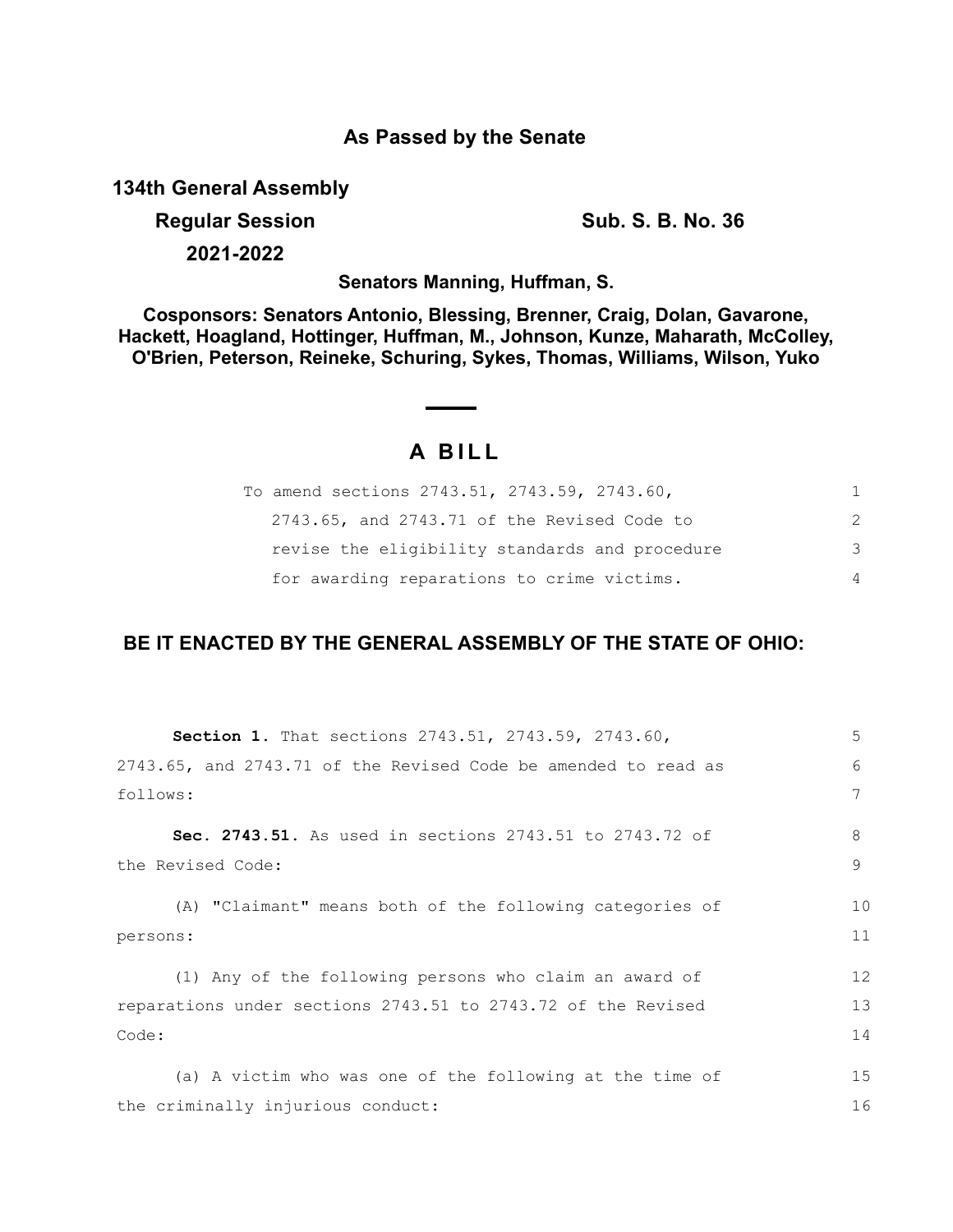(i) A resident of the United States; (ii) A resident of a foreign country the laws of which permit residents of this state to recover compensation as victims of offenses committed in that country. (b) A dependent of a deceased victim who is described in division (A)(1)(a) of this section; (c) A third person, other than a collateral source, who legally assumes or voluntarily pays the obligations of a victim, or of a dependent of a victim, who is described in division (A) (1)(a) of this section, which obligations are incurred as a result of the criminally injurious conduct that is the subject of the claim and may include, but are not limited to, medical or burial expenses; (d) A person who is authorized to act on behalf of any person who is described in division  $(A)$   $(1)$   $(a)$ ,  $(b)$ , or  $(c)$  of this section; (e) The estate of a deceased victim who is described in division (A)(1)(a) of this section. (2) Any of the following persons who claim an award of reparations under sections 2743.51 to 2743.72 of the Revised Code: (a) A victim who had a permanent place of residence within this state at the time of the criminally injurious conduct and who, at the time of the criminally injurious conduct, complied with any one of the following: (i) Had a permanent place of employment in this state; (ii) Was a member of the regular armed forces of the United States or of the United States coast guard or was a full-17 18 19 20 21 22 23 24 25 26 27 28 29 30 31 32 33 34 35 36 37 38 39 40 41 42 43 44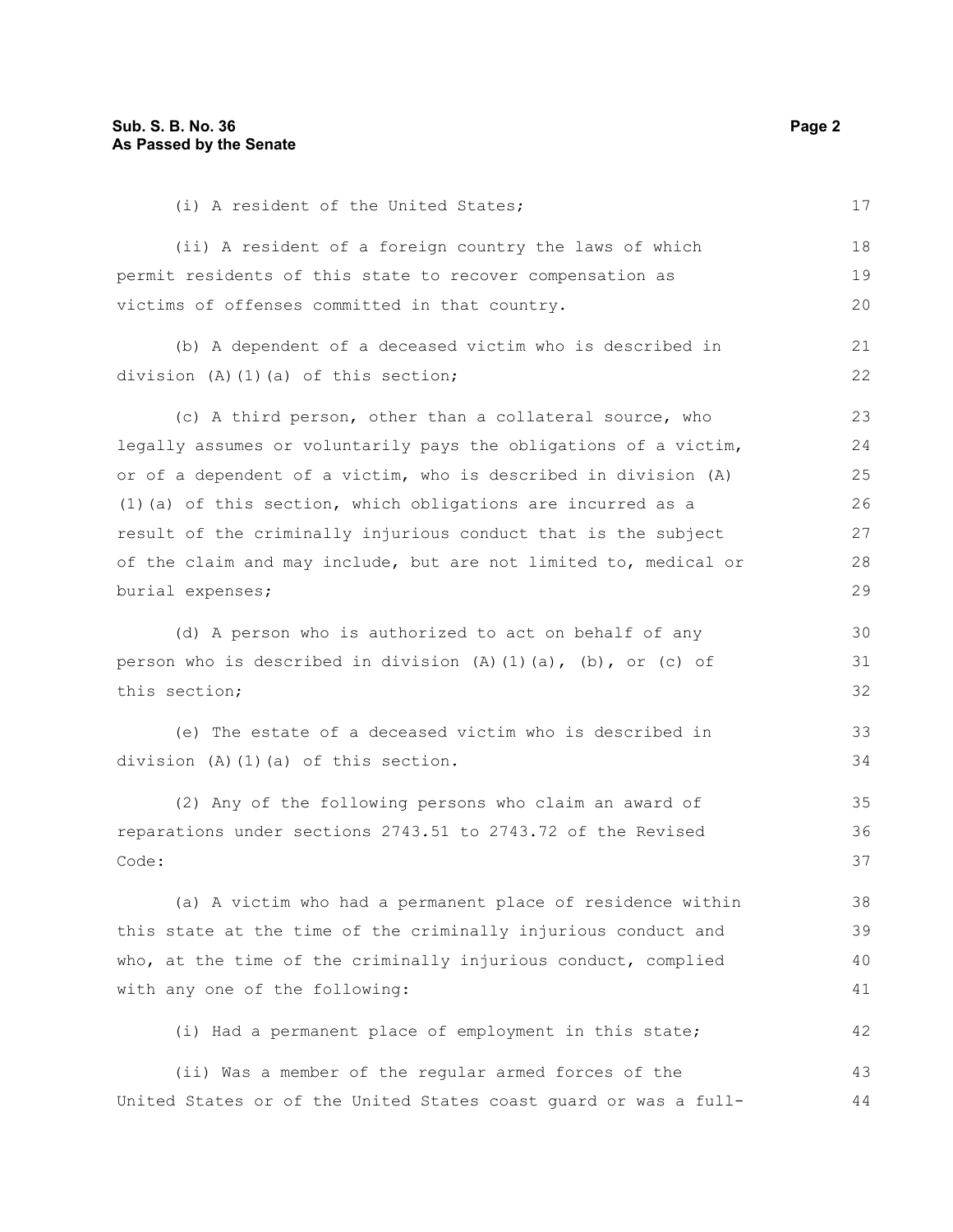| time member of the Ohio organized militia or of the United       | 45 |
|------------------------------------------------------------------|----|
| States army reserve, naval reserve, or air force reserve;        | 46 |
| (iii) Was retired and receiving social security or any           | 47 |
| other retirement income;                                         | 48 |
| (iv) Was sixty years of age or older;                            | 49 |
| (v) Was temporarily in another state for the purpose of          | 50 |
| receiving medical treatment;                                     | 51 |
| (vi) Was temporarily in another state for the purpose of         | 52 |
| performing employment-related duties required by an employer     | 53 |
| located within this state as an express condition of employment  | 54 |
| or employee benefits;                                            | 55 |
| (vii) Was temporarily in another state for the purpose of        | 56 |
| receiving occupational, vocational, or other job-related         | 57 |
| training or instruction required by an employer located within   | 58 |
| this state as an express condition of employment or employee     |    |
| benefits;                                                        | 60 |
| (viii) Was a full-time student at an academic institution,       | 61 |
| college, or university located in another state;                 | 62 |
| (ix) Had not departed the geographical boundaries of this        | 63 |
| state for a period exceeding thirty days or with the intention   | 64 |
| of becoming a citizen of another state or establishing a         | 65 |
| permanent place of residence in another state.                   | 66 |
| (b) A dependent of a deceased victim who is described in         | 67 |
| division (A)(2)(a) of this section;                              | 68 |
| (c) A third person, other than a collateral source, who          | 69 |
| legally assumes or voluntarily pays the obligations of a victim, | 70 |
| or of a dependent of a victim, who is described in division (A)  | 71 |
| (2) (a) of this section, which obligations are incurred as a     | 72 |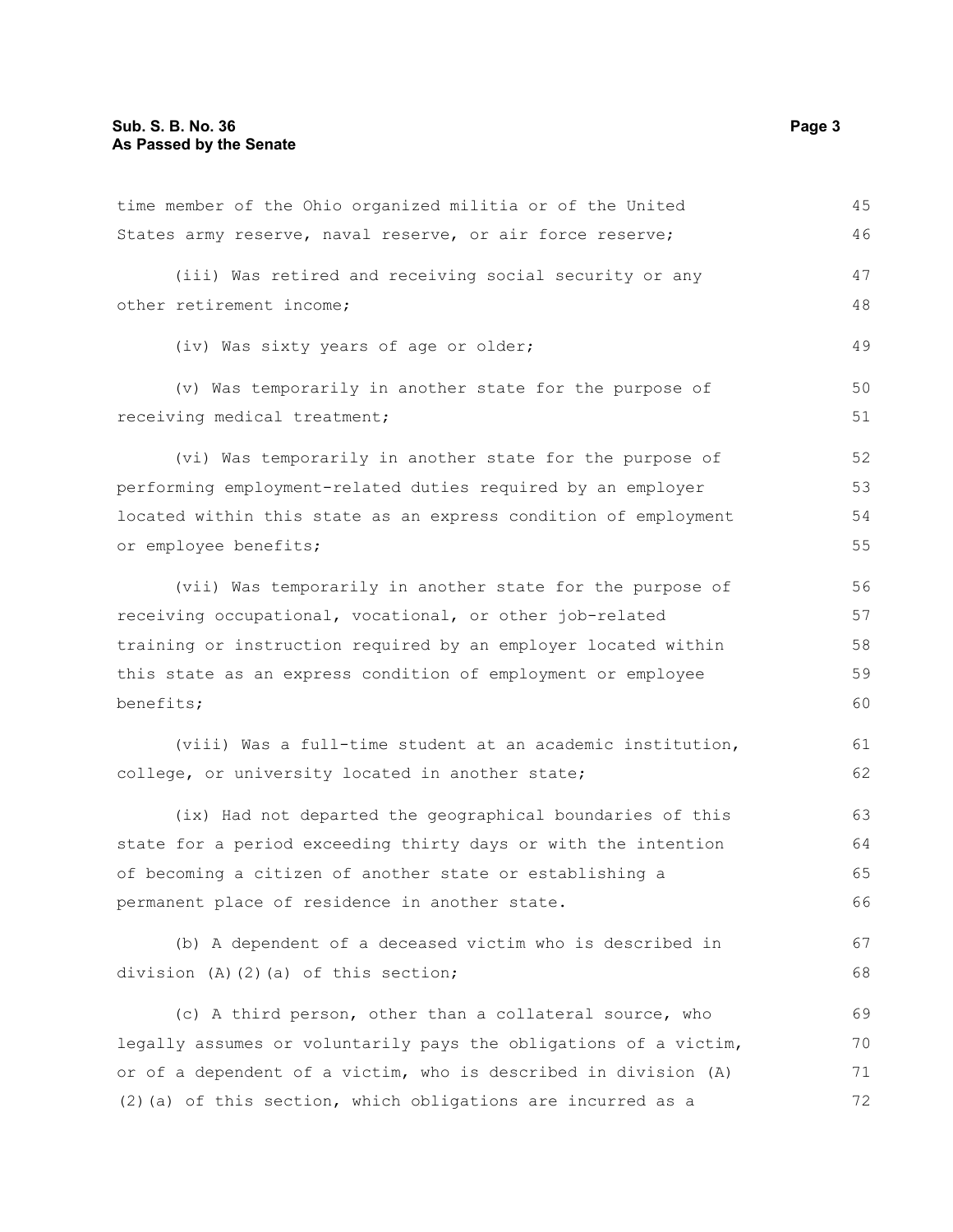result of the criminally injurious conduct that is the subject of the claim and may include, but are not limited to, medical or burial expenses; (d) A person who is authorized to act on behalf of any person who is described in division (A)(2)(a), (b), or (c) of this section; (e) The estate of a deceased victim who is described in division (A)(2)(a) of this section. (B) "Collateral source" means a source of benefits or advantages for economic loss otherwise reparable that the victim or claimant has received, or that is readily available to the victim or claimant, from any of the following sources: (1) The offender; (2) The government of the United States or any of its agencies, a state or any of its political subdivisions, or an instrumentality of two or more states, unless the law providing for the benefits or advantages makes them excess or secondary to benefits under sections 2743.51 to 2743.72 of the Revised Code; (3) Social security, medicare, and medicaid; (4) State-required, temporary, nonoccupational disability insurance; (5) Workers' compensation; (6) Wage continuation programs of any employer; (7) Proceeds of a contract of insurance payable to the victim for loss that the victim sustained because of the criminally injurious conduct; (8) A contract providing prepaid hospital and other health 73 74 75 76 77 78 79 80 81 82 83 84 85 86 87 88 89 90 91 92 93 94 95 96 97 98 99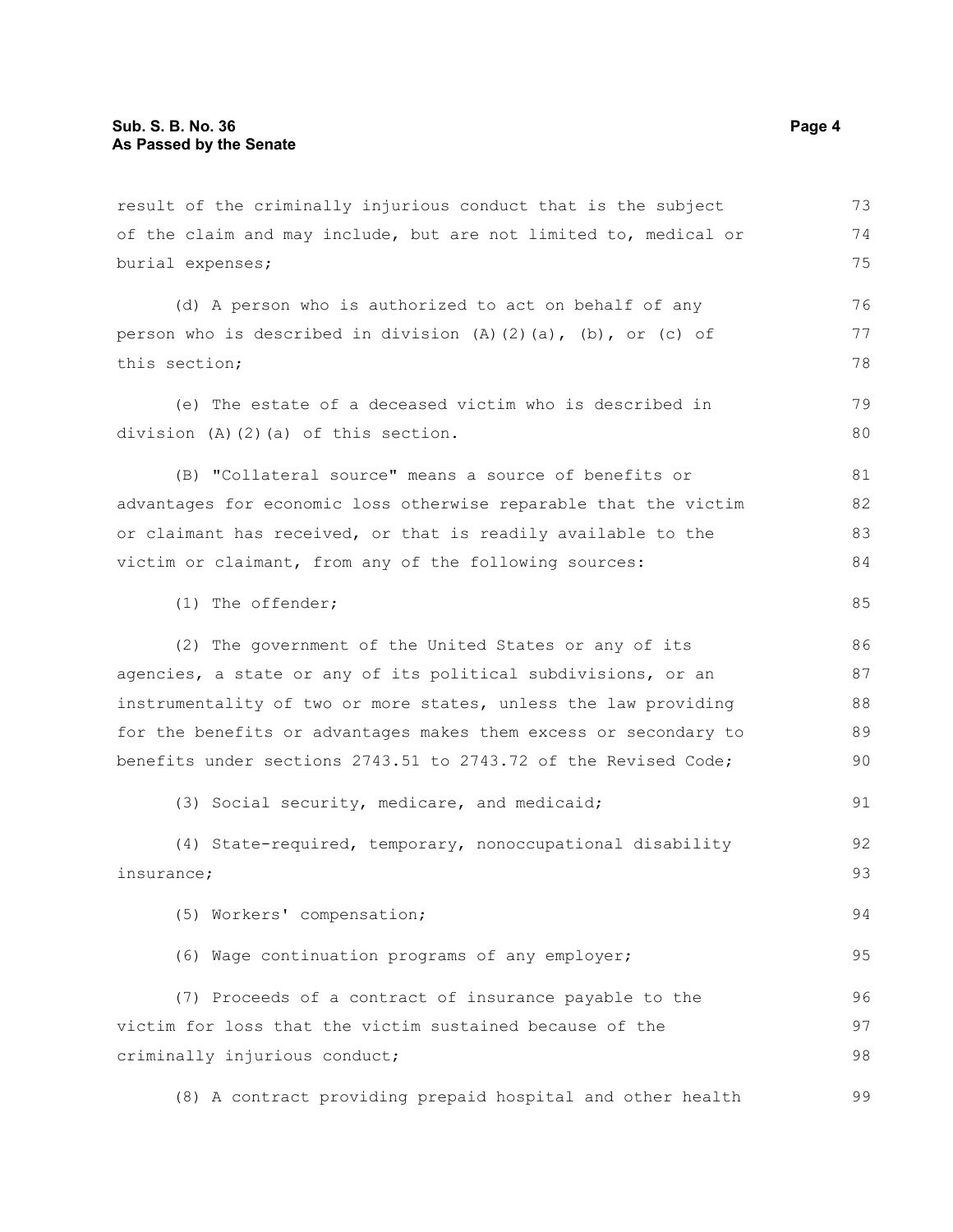| care services, or benefits for disability;                         | 100 |  |
|--------------------------------------------------------------------|-----|--|
| (9) That portion of the proceeds of all contracts of               | 101 |  |
| insurance payable to the claimant on account of the death of the   |     |  |
| victim that exceeds fifty thousand dollars;                        | 103 |  |
| (10) Any compensation recovered or recoverable under the           | 104 |  |
| laws of another state, district, territory, or foreign country     | 105 |  |
| because the victim was the victim of an offense committed in       | 106 |  |
| that state, district, territory, or country.                       | 107 |  |
| "Collateral source" does not include any money, or the             | 108 |  |
| monetary value of any property, that is subject to sections        | 109 |  |
| 2969.01 to 2969.06 of the Revised Code or that is received as a    | 110 |  |
| benefit from the Ohio public safety officers death benefit fund    | 111 |  |
| created by section 742.62 of the Revised Code.                     | 112 |  |
| (C) "Criminally injurious conduct" means one of the                | 113 |  |
| following:                                                         | 114 |  |
| (1) For the purposes of any person described in division           | 115 |  |
| $(A)$ (1) of this section, any conduct that occurs or is attempted | 116 |  |
| in this state; poses a substantial threat of personal injury or    | 117 |  |
| death; and is punishable by fine, imprisonment, or death, or       | 118 |  |
| would be so punishable but for the fact that the person engaging   | 119 |  |
| in the conduct lacked capacity to commit the crime under the       | 120 |  |
| laws of this state. Criminally injurious conduct does not          | 121 |  |
| include conduct arising out of the ownership, maintenance, or      | 122 |  |
| use of a motor vehicle, except when any of the following           | 123 |  |
| applies:                                                           | 124 |  |
| (a) The person engaging in the conduct intended to cause           | 125 |  |
| personal injury or death;                                          | 126 |  |

(b) The person engaging in the conduct was using the vehicle to flee immediately after committing a felony or an act 127 128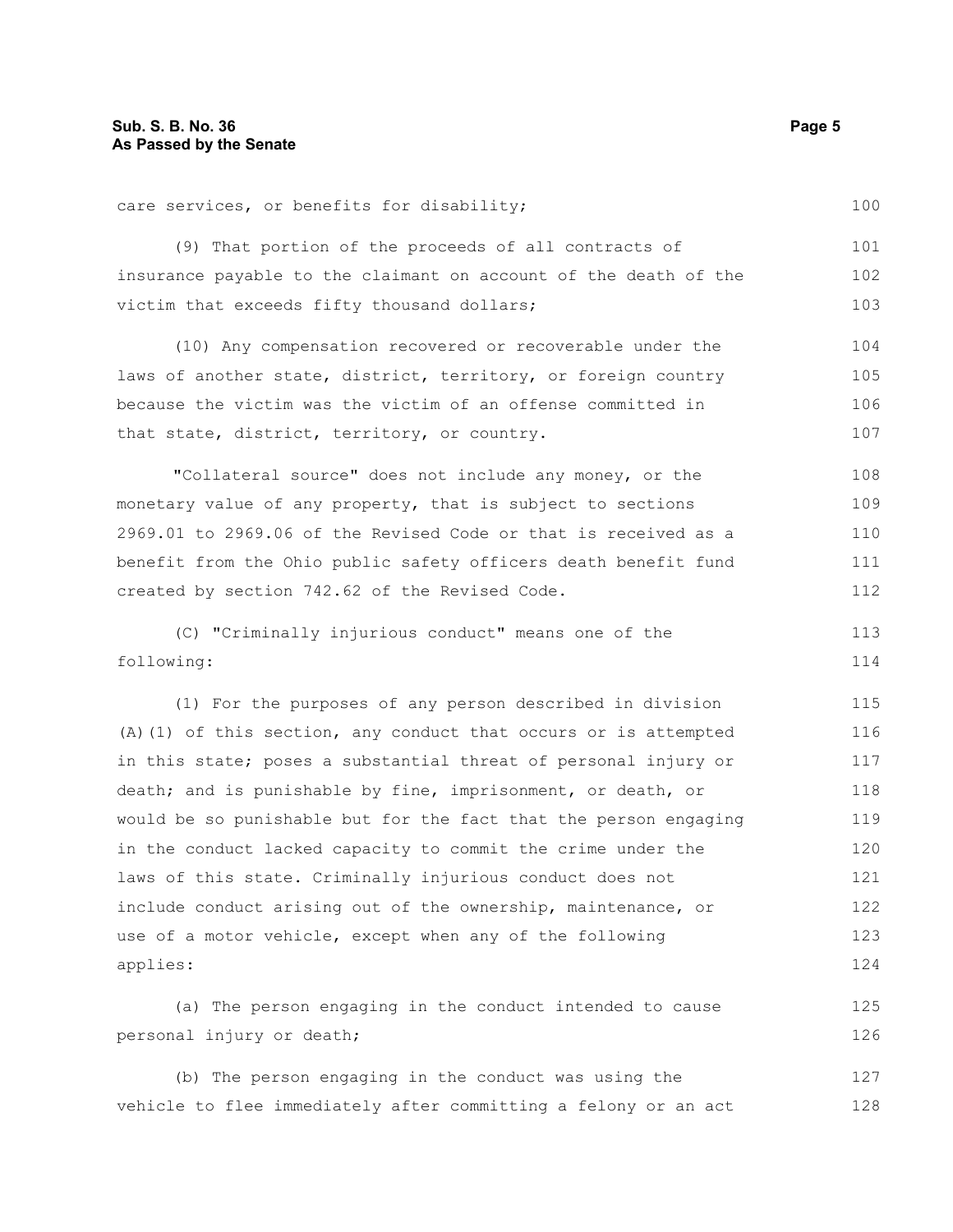that would constitute a felony but for the fact that the person engaging in the conduct lacked the capacity to commit the felony under the laws of this state; 129 130 131

(c) The person engaging in the conduct was using the vehicle in a manner that constitutes an OVI violation; 132 133

(d) The conduct occurred on or after July 25, 1990, and the person engaging in the conduct was using the vehicle in a manner that constitutes a violation of section 2903.08 of the Revised Code; 134 135 136 137

(e) The person engaging in the conduct acted in a manner that caused serious physical harm to a person and that constituted a violation of section 4549.02 or 4549.021 of the Revised Code. 138 139 140 141

(2) For the purposes of any person described in division (A)(2) of this section, any conduct that occurs or is attempted in another state, district, territory, or foreign country; poses a substantial threat of personal injury or death; and is punishable by fine, imprisonment, or death, or would be so punishable but for the fact that the person engaging in the conduct lacked capacity to commit the crime under the laws of the state, district, territory, or foreign country in which the conduct occurred or was attempted. Criminally injurious conduct does not include conduct arising out of the ownership, maintenance, or use of a motor vehicle, except when any of the following applies: 142 143 144 145 146 147 148 149 150 151 152 153

(a) The person engaging in the conduct intended to cause personal injury or death; 154 155

(b) The person engaging in the conduct was using the vehicle to flee immediately after committing a felony or an act 156 157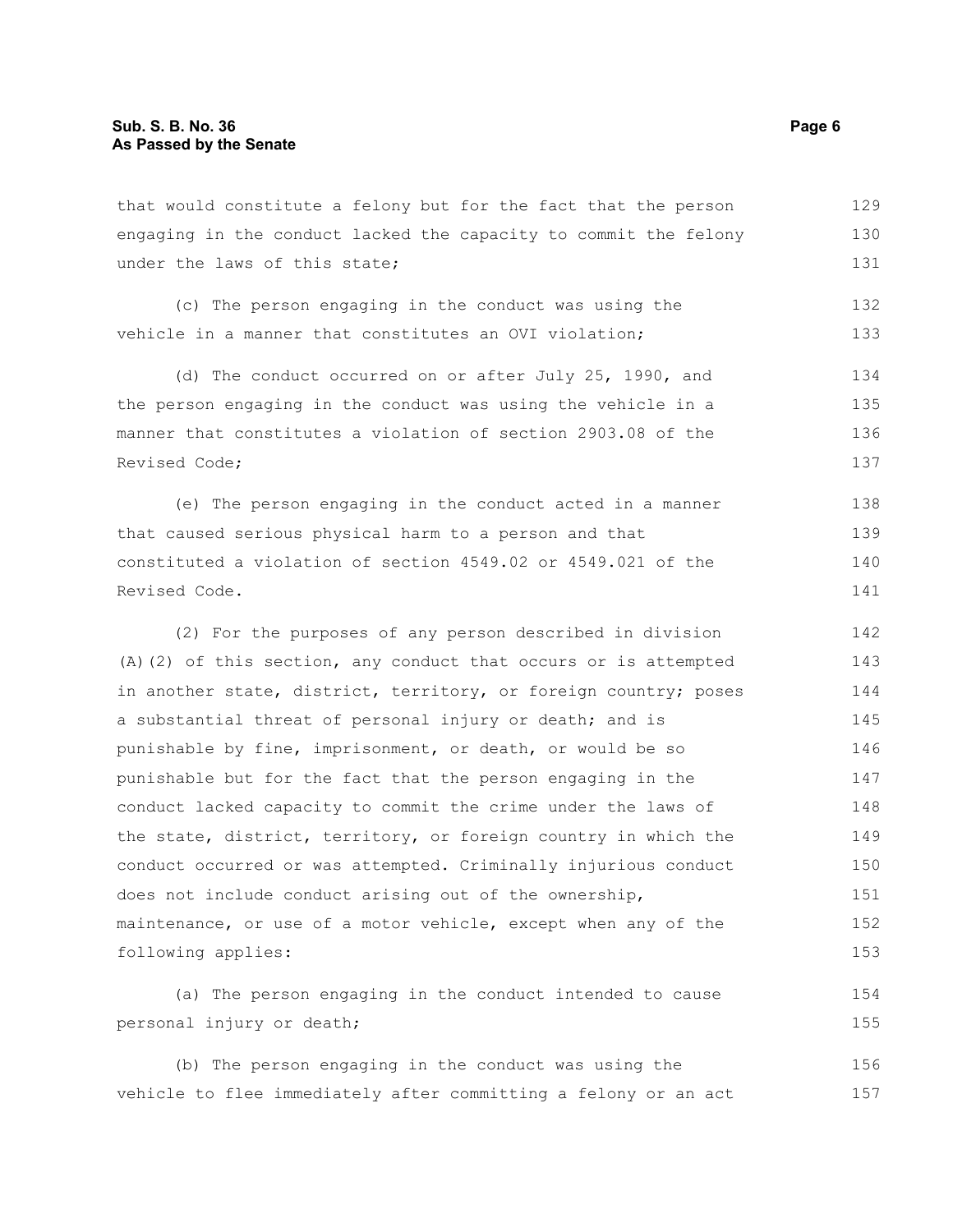#### **Sub. S. B. No. 36** Page 7 **As Passed by the Senate**

that would constitute a felony but for the fact that the person engaging in the conduct lacked the capacity to commit the felony under the laws of the state, district, territory, or foreign country in which the conduct occurred or was attempted; 158 159 160 161

(c) The person engaging in the conduct was using the vehicle in a manner that constitutes an OVI violation; 162 163

(d) The conduct occurred on or after July 25, 1990, the person engaging in the conduct was using the vehicle in a manner that constitutes a violation of any law of the state, district, territory, or foreign country in which the conduct occurred, and that law is substantially similar to a violation of section 2903.08 of the Revised Code; 164 165 166 167 168 169

(e) The person engaging in the conduct acted in a manner that caused serious physical harm to a person and that constituted a violation of any law of the state, district, territory, or foreign country in which the conduct occurred, and that law is substantially similar to section 4549.02 or 4549.021 of the Revised Code.

(3) For the purposes of any person described in division (A)(1) or (2) of this section, terrorism that occurs within or outside the territorial jurisdiction of the United States. 176 177 178

(D) "Dependent" means an individual wholly or partially dependent upon the victim for care and support, and includes a child of the victim born after the victim's death. 179 180 181

(E) "Economic loss" means economic detriment consisting only of allowable expense, work loss, funeral expense, unemployment benefits loss, replacement services loss, cost of crime scene cleanup, and cost of evidence replacement. If criminally injurious conduct causes death, economic loss 182 183 184 185 186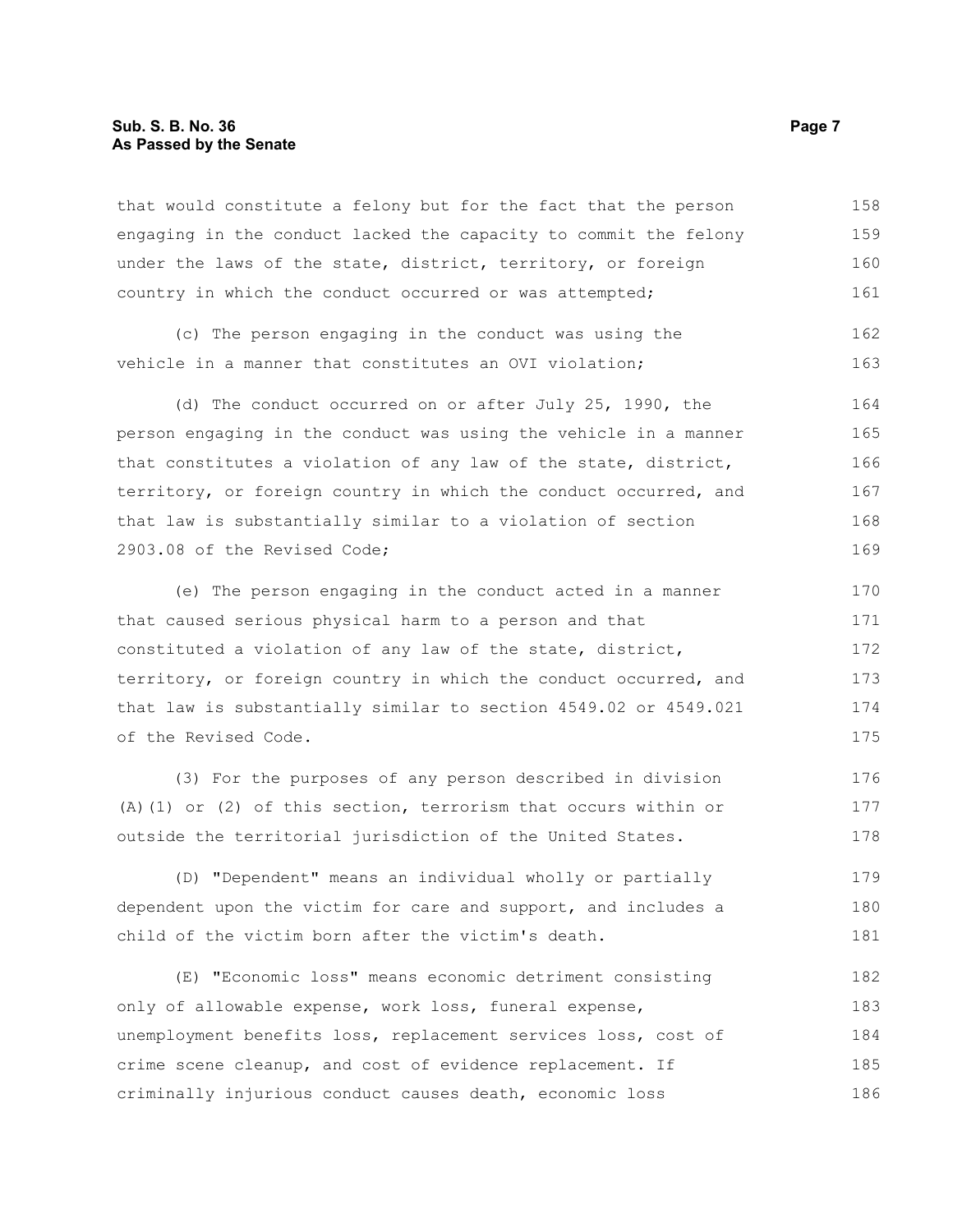includes a dependent's economic loss and a dependent's replacement services loss. Noneconomic detriment is not economic loss; however, economic loss may be caused by pain and suffering or physical impairment. 187 188 189 190

(F)(1) "Allowable For a victim described in division (L) (1) of this section, "allowable expense" means reasonable charges incurred for reasonably needed products, services, and accommodations, including those for medical care, rehabilitation, rehabilitative occupational training, and other remedial treatment and care and including replacement costs for hearing aids; dentures, retainers, and other dental appliances; canes, walkers, and other mobility tools; and eyeglasses and other corrective lenses. It does not include that portion of a charge for a room in a hospital, clinic, convalescent home, nursing home, or any other institution engaged in providing nursing care and related services in excess of a reasonable and customary charge for semiprivate accommodations, unless accommodations other than semiprivate accommodations are medically required. 191 192 193 194 195 196 197 198 199 200 201 202 203 204 205

(2) An immediate family member of For a victim  $\theta$ fcriminally injurious conduct that consists of a homicide, a sexual assault, domestic violence, or a severe and permanent incapacitating injury resulting in paraplegia or a similar lifealtering condition, who requires described in division (L)(2) of this section, "allowable expense" means reasonable charges incurred for psychiatric care or counseling reasonably needed as a result of the criminally injurious conduct, may be reimbursed for that care or counseling as an allowable expense through the victim's application. The cumulative allowable No other type of expense for care or counseling of that nature shall not exceedtwo thousand five hundred dollars for each immediate family 206 207 208 209 210 211 212 213 214 215 216 217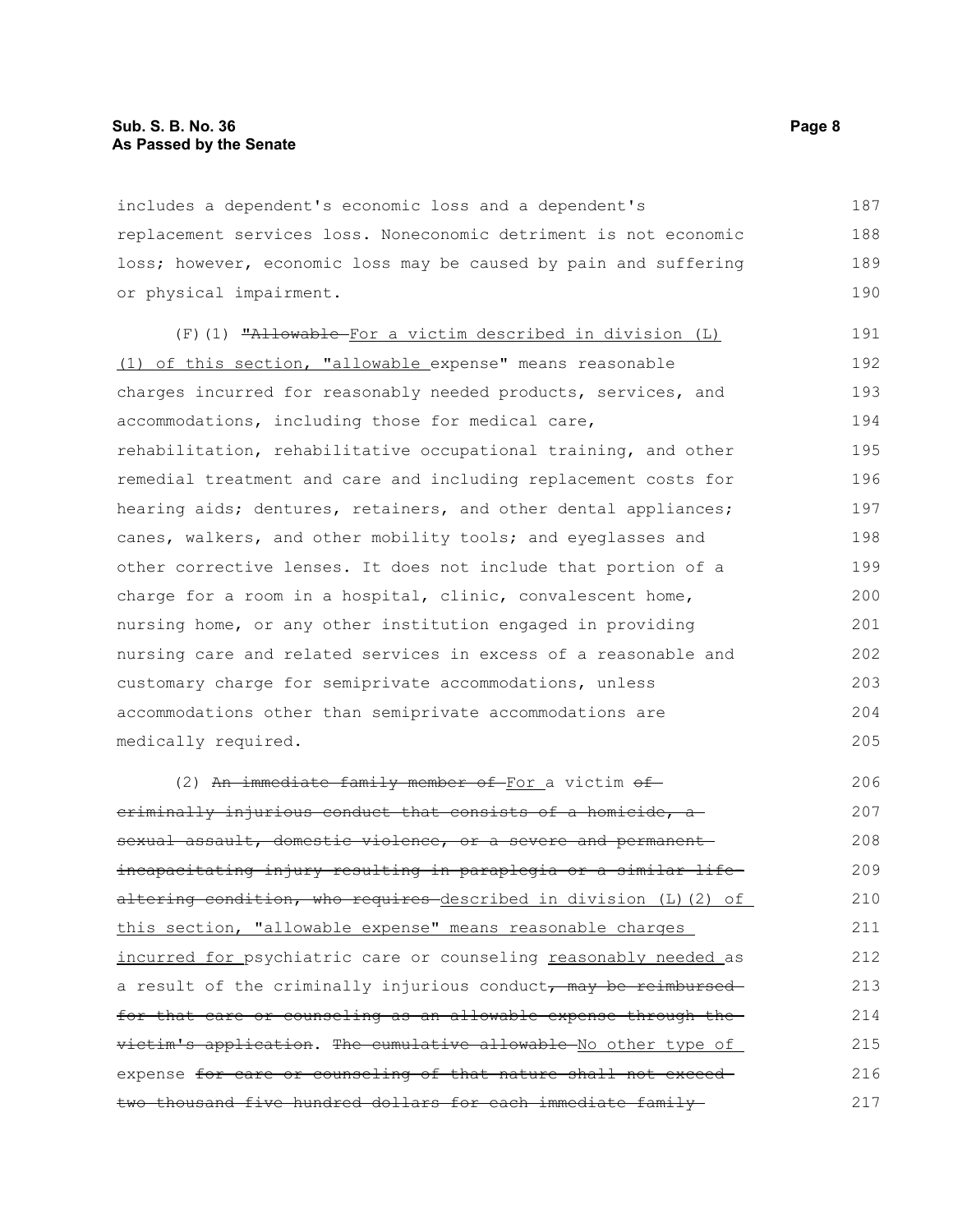| member of a victim of that type and seven thousand five hundred  | 218 |
|------------------------------------------------------------------|-----|
| dollars in the aggregate is compensable under section 2743.51 to | 219 |
| 2743.72 of the Revised Code for all immediate family members of  | 220 |
| a victim of that type.                                           | 221 |
| (3) For a victim described in division (L) (3) of this           | 222 |
| section, "allowable expense" means work loss and reasonable      | 223 |
| charges incurred for psychiatric care or counseling reasonably   | 224 |
| needed as a result of the criminally injurious conduct. No other | 225 |
| type of expense is compensable under sections 2743.51 to 2743.72 | 226 |
| of the Revised Code for a victim of that type.                   | 227 |
| (4) A family member of a victim who died as a proximate          | 228 |
| result of criminally injurious conduct may be reimbursed as an   | 229 |
| allowable expense through the victim's application for wages     | 230 |
| lost and travel expenses incurred in order to attend criminal    | 231 |
| justice proceedings arising from the criminally injurious        | 232 |
| conduct. The cumulative allowable expense for wages lost and     | 233 |
| travel expenses incurred by a family member to attend criminal   | 234 |
| justice proceedings shall not exceed five hundred dollars for    | 235 |
| each family member of the victim and two thousand dollars in the | 236 |
| aggregate for all family members of the victim.                  | 237 |
| (4) (a) "Allowable (5) For a victim described in division        | 238 |
| (L)(1) of this section, "allowable expense" includes reasonable  | 239 |
| both of the following:                                           | 240 |

(a) Reasonable expenses and fees necessary to obtain a guardian's bond pursuant to section 2109.04 of the Revised Code when the bond is required to pay an award to a fiduciary on behalf of a minor or other incompetent $\div$ 241 242 243 244

(b) "Allowable expense" includes attorney's Attorney's fees not exceeding one thousand dollars, at a rate not exceeding 245 246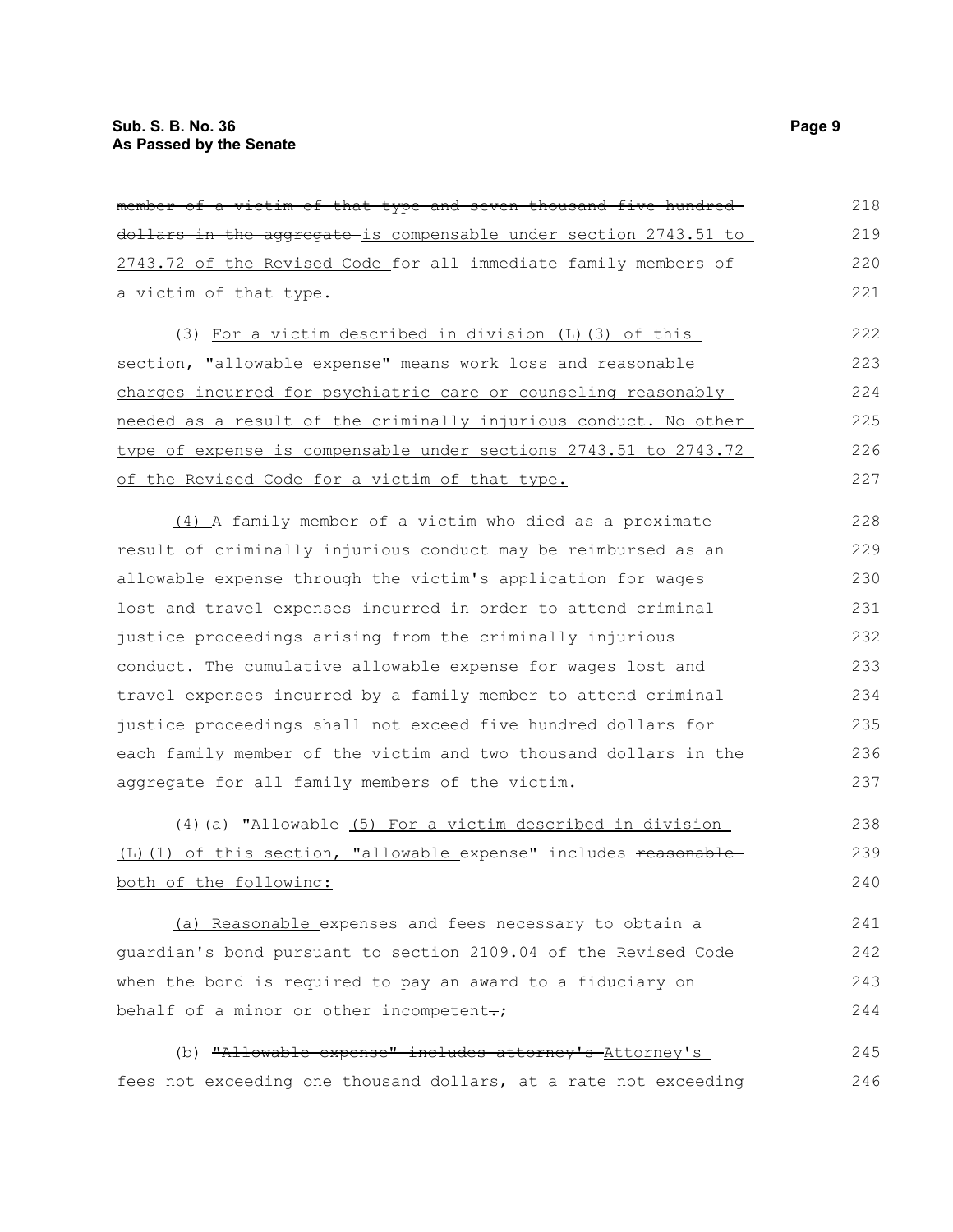#### **Sub. S. B. No. 36 Page 10 As Passed by the Senate**

one hundred dollars per hour, incurred to successfully obtain a restraining order, custody order, or other order to physically separate a victim from an offender. Attorney's fees for the services described in this division may include an amount for reasonable travel time incurred to attend court hearings, not exceeding three hours' round-trip for each court hearing, assessed at a rate not exceeding thirty dollars per hour. 247 248 249 250 251 252 253

(G) "Work loss" means loss of income from work that the injured person would have performed if the person had not been injured and expenses reasonably incurred by the person to obtain services in lieu of those the person would have performed for income, reduced by any income from substitute work actually performed by the person, or by income the person would have earned in available appropriate substitute work that the person was capable of performing but unreasonably failed to undertake. 254 255 256 257 258 259 260 261

(H) "Replacement services loss" means expenses reasonably incurred in obtaining ordinary and necessary services in lieu of those the injured person would have performed, not for income, but for the benefit of the person's self or family, if the person had not been injured.

(I) "Dependent's economic loss" means loss after a victim's death of contributions of things of economic value to the victim's dependents, not including services they would have received from the victim if the victim had not suffered the fatal injury, less expenses of the dependents avoided by reason of the victim's death. If a minor child of a victim is adopted after the victim's death, the minor child continues after the adoption to incur a dependent's economic loss as a result of the victim's death. If the surviving spouse of a victim remarries, the surviving spouse continues after the remarriage to incur a 267 268 269 270 271 272 273 274 275 276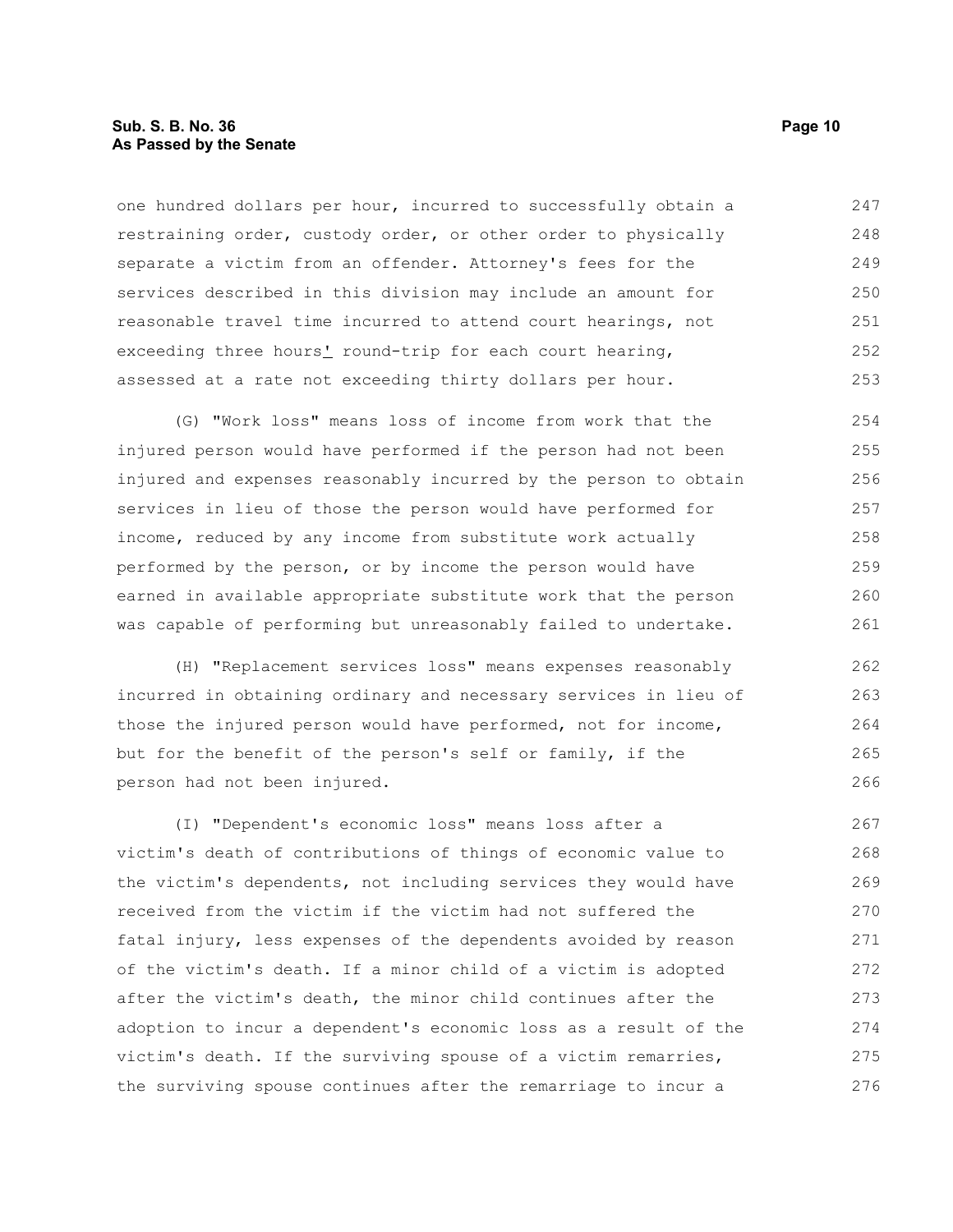dependent's economic loss as a result of the victim's death. (J) "Dependent's replacement services loss" means loss reasonably incurred by dependents after a victim's death in obtaining ordinary and necessary services in lieu of those the victim would have performed for their benefit if the victim had not suffered the fatal injury, less expenses of the dependents avoided by reason of the victim's death and not subtracted in calculating the dependent's economic loss. If a minor child of a victim is adopted after the victim's death, the minor child continues after the adoption to incur a dependent's replacement services loss as a result of the victim's death. If the surviving spouse of a victim remarries, the surviving spouse continues after the remarriage to incur a dependent's replacement services loss as a result of the victim's death. (K) "Noneconomic detriment" means pain, suffering, inconvenience, physical impairment, or other nonpecuniary damage. (L) "Victim" means a one of the following: (1) A person who suffers personal injury or death as a result of any of the following:  $(1)$  (a) Criminally injurious conduct;  $(2)$  (b) The good faith effort of any person to prevent criminally injurious conduct;  $(3)$  (c) The good faith effort of any person to apprehend a person suspected of engaging in criminally injurious conduct. (2) A person who is an immediate family member of a victim of criminally injurious conduct that consists of a homicide, a 277 278 279 280 281 282 283 284 285 286 287 288 289 290 291 292 293 294 295 296 297 298 299 300 301 302 303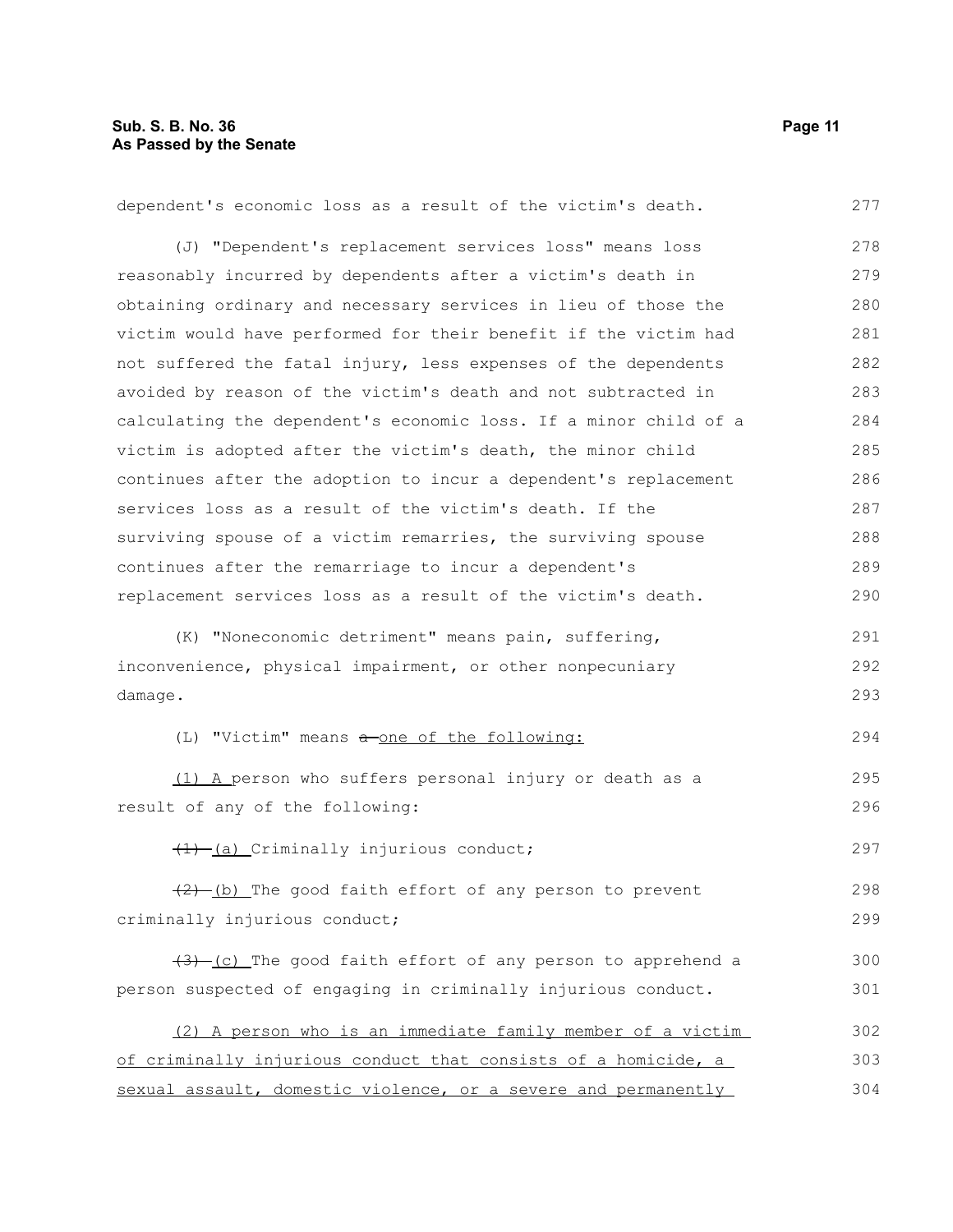| incapacitating injury resulting in paraplegia or a similar life- | 305 |  |
|------------------------------------------------------------------|-----|--|
| altering condition, who requires psychiatric care or counseling  |     |  |
| as a result of the criminally injurious conduct;                 |     |  |
| (3) A person who suffers trauma so severe that it impedes        | 308 |  |
| or prohibits a person from participating in normal daily         | 309 |  |
| activities and who is either of the following:                   | 310 |  |
| (a) A family member of a victim of criminally injurious          | 311 |  |
| conduct that consists of a homicide, or a family member of a     | 312 |  |
| victim who, as a result of criminally injurious conduct, has     | 313 |  |
| sustained a severe and permanently incapacitating injury         | 314 |  |
| resulting in paraplegia or a similar life-altering condition,    | 315 |  |
| and who can demonstrate either of the following by a             | 316 |  |
| preponderance of the evidence:                                   |     |  |
| The person witnessed the criminally injurious conduct.<br>(i)    | 318 |  |
| (ii) The person arrived at the crime scene in its                | 319 |  |
| immediate aftermath.                                             | 320 |  |
| (b) An immediate family member who is a caretaker of a           | 321 |  |
| dependent victim of criminally injurious conduct that consists   |     |  |
| of a sexual assault.                                             | 323 |  |
| (M) "Contributory misconduct" means any conduct of the           | 324 |  |
| claimant or of the victim through whom the claimant claims an    | 325 |  |
| award of reparations that is unlawful or intentionally tortious  | 326 |  |
| and that, without regard to the conduct's proximity in time or-  | 327 |  |
| space-to which all of the following apply:                       | 328 |  |
| (1) The conduct occurred at the time of the criminally           | 329 |  |
| injurious conduct, has a causal relationship to that is the      |     |  |
| basis of the claim.                                              | 331 |  |
| (2) The conduct itself caused or posed a substantial and         | 332 |  |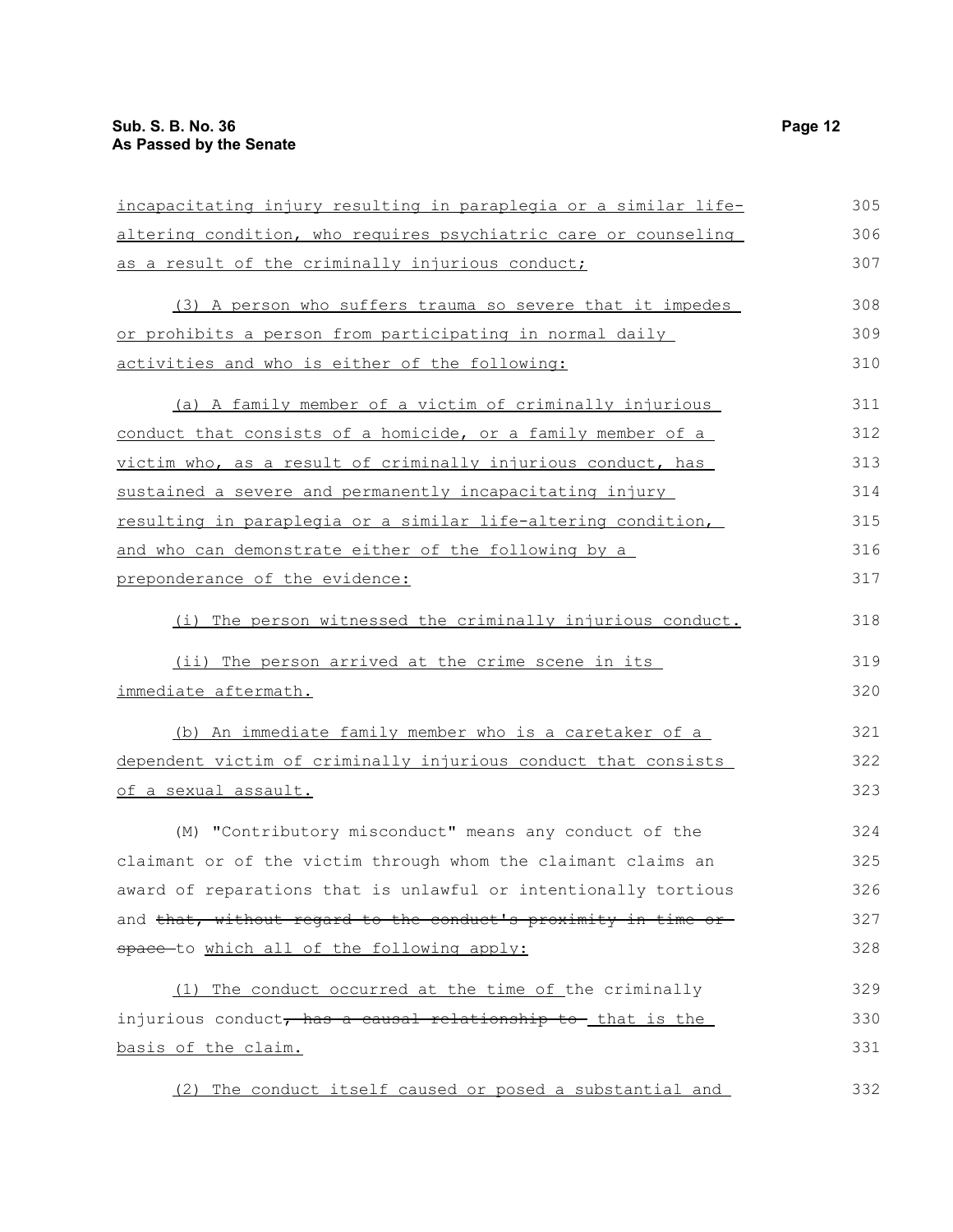| imminent threat of causing serious physical harm or death to     | 333 |
|------------------------------------------------------------------|-----|
| another.                                                         | 334 |
| (3) The conduct instigated or proximately caused the             | 335 |
| criminally injurious conduct that is the basis of the claim.     | 336 |
| (N) (1) "Funeral expense" means any reasonable charges that      | 337 |
| are not in excess of seven thousand five hundred dollars per     | 338 |
| funeral and that are incurred for expenses directly related to a | 339 |
| victim's funeral, cremation, or burial and any wages lost or     | 340 |
| travel expenses incurred by a family member of a victim in order | 341 |
| to attend the victim's funeral, cremation, or burial.            | 342 |
| (2) An award for funeral expenses shall be applied first         | 343 |
| to expenses directly related to the victim's funeral, cremation, | 344 |
| or burial. An award for wages lost or travel expenses incurred   | 345 |
| by a family member of the victim shall not exceed five hundred   | 346 |
| dollars for each family member and shall not exceed in the       | 347 |
| aggregate the difference between seven thousand five hundred     | 348 |
| dollars and expenses that are reimbursed by the program and that | 349 |
| are directly related to the victim's funeral, cremation, or      | 350 |
| burial.                                                          | 351 |
| (0) "Unemployment benefits loss" means a loss of                 | 352 |
| unemployment benefits pursuant to Chapter 4141. of the Revised   | 353 |
| Code when the loss arises solely from the inability of a victim  | 354 |
| to meet the able to work, available for suitable work, or the    | 355 |
| actively seeking suitable work requirements of division (A) (4)  | 356 |

(a) of section 4141.29 of the Revised Code.

(P) "OVI violation" means any of the following:

(1) A violation of section 4511.19 of the Revised Code, of any municipal ordinance prohibiting the operation of a vehicle while under the influence of alcohol, a drug of abuse, or a 359 360 361

357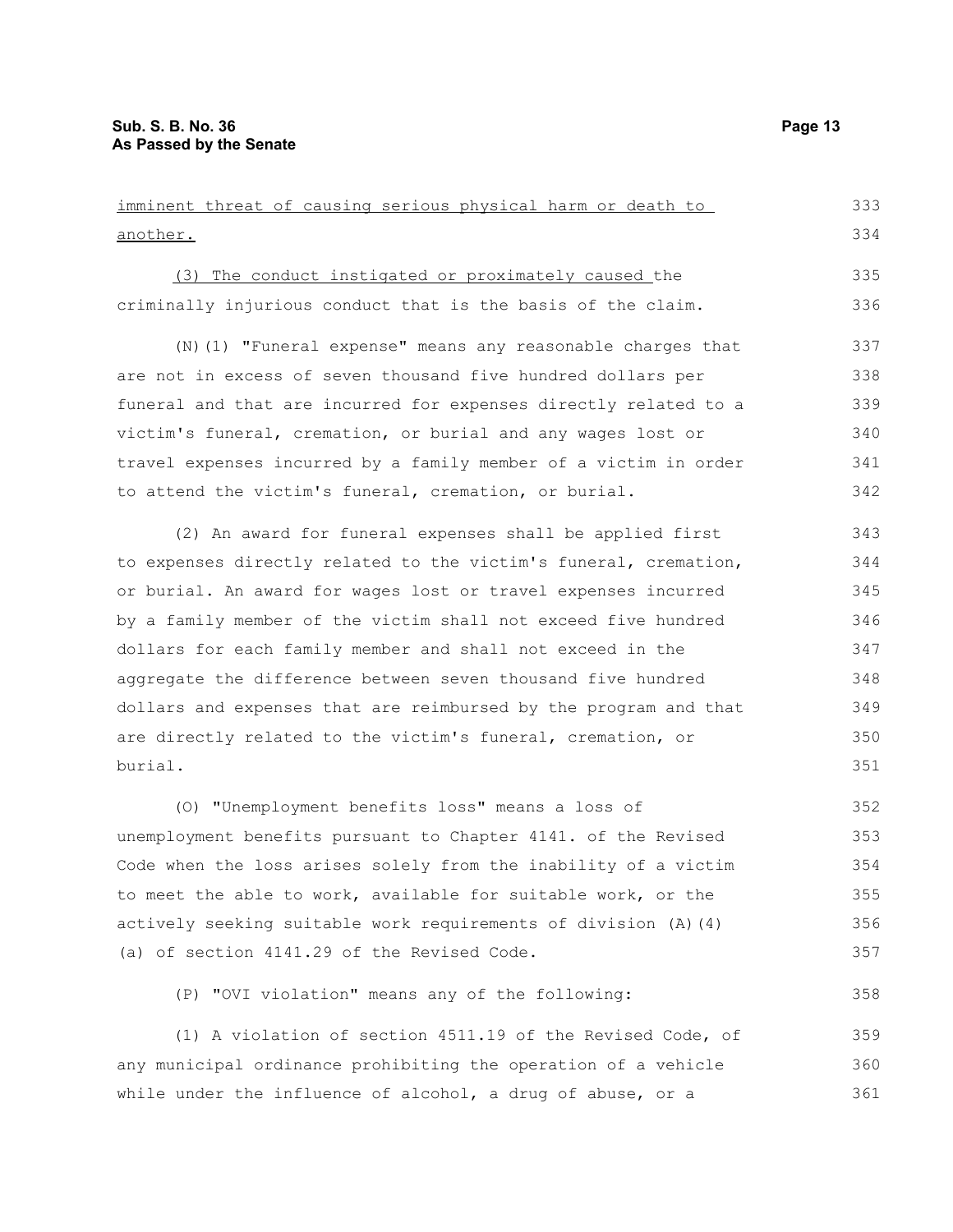combination of them, or of any municipal ordinance prohibiting the operation of a vehicle with a prohibited concentration of alcohol, a controlled substance, or a metabolite of a controlled substance in the whole blood, blood serum or plasma, breath, or urine; 362 363 364 365 366

(2) A violation of division (A)(1) of section 2903.06 of the Revised Code;

(3) A violation of division  $(A)$   $(2)$ ,  $(3)$ , or  $(4)$  of section 2903.06 of the Revised Code or of a municipal ordinance substantially similar to any of those divisions, if the offender was under the influence of alcohol, a drug of abuse, or a combination of them, at the time of the commission of the offense; 369 370 371 372 373 374

(4) For purposes of any person described in division (A) (2) of this section, a violation of any law of the state, district, territory, or foreign country in which the criminally injurious conduct occurred, if that law is substantially similar to a violation described in division (P)(1) or (2) of this section or if that law is substantially similar to a violation described in division (P)(3) of this section and the offender was under the influence of alcohol, a drug of abuse, or a combination of them, at the time of the commission of the offense. 375 376 377 378 379 380 381 382 383 384

(Q) "Pendency of the claim" for an original reparations application or supplemental reparations application means the period of time from the date the criminally injurious conduct upon which the application is based occurred until the date a final decision, order, or judgment concerning that original reparations application or supplemental reparations application is issued. 385 386 387 388 389 390 391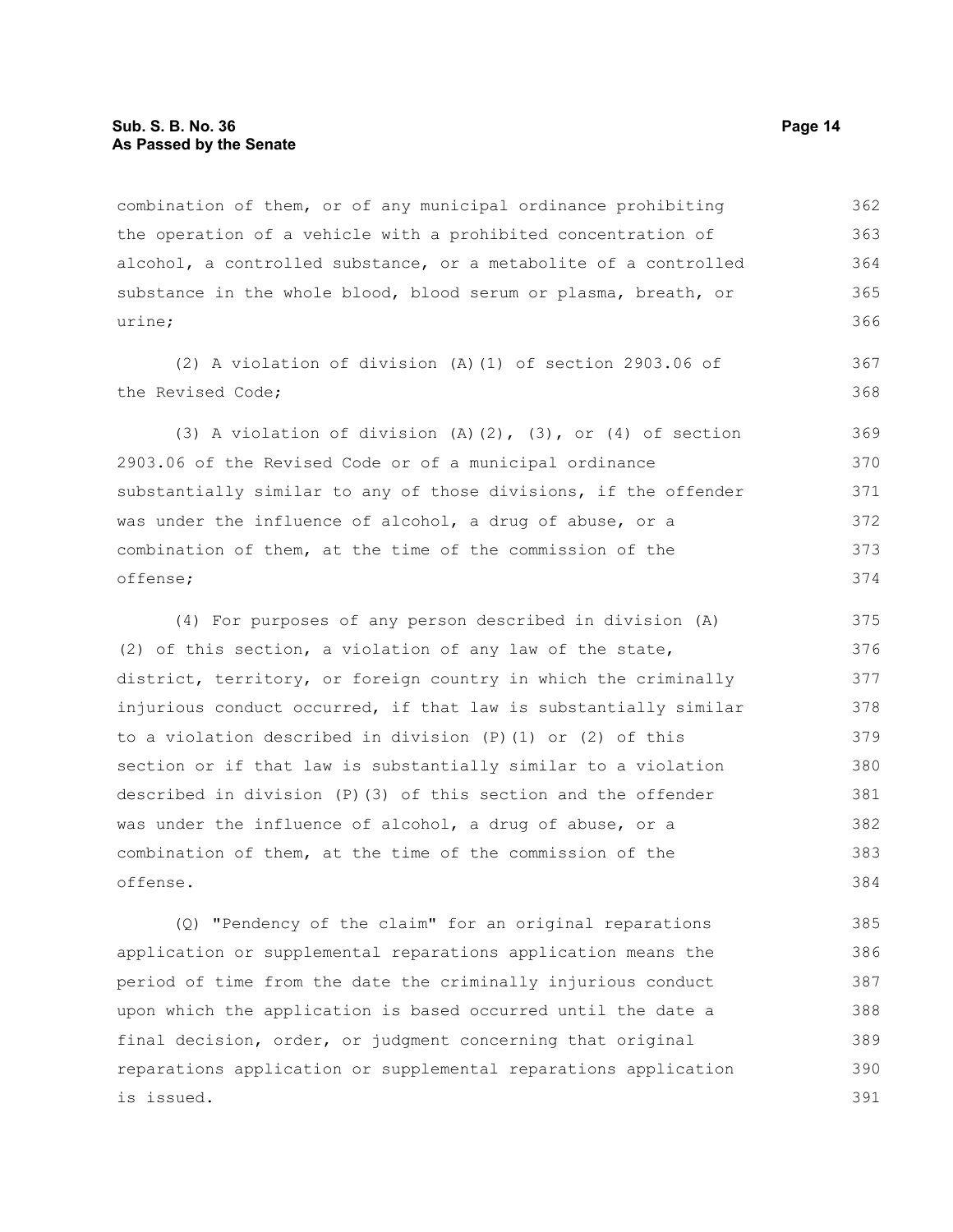| (R) "Terrorism" means any activity to which all of the           | 392 |
|------------------------------------------------------------------|-----|
| following apply:                                                 | 393 |
| (1) The activity involves a violent act or an act that is        | 394 |
| dangerous to human life.                                         | 395 |
| (2) The act described in division $(R)$ (1) of this section      | 396 |
| is committed within the territorial jurisdiction of the United   | 397 |
| States and is a violation of the criminal laws of the United     | 398 |
| States, this state, or any other state or the act described in   | 399 |
| division (R) (1) of this section is committed outside the        | 400 |
| territorial jurisdiction of the United States and would be a     | 401 |
| violation of the criminal laws of the United States, this state, | 402 |
| or any other state if committed within the territorial           | 403 |
| jurisdiction of the United States.                               | 404 |
| (3) The activity appears to be intended to do any of the         | 405 |
| following:                                                       | 406 |
| (a) Intimidate or coerce a civilian population;                  | 407 |
| (b) Influence the policy of any government by intimidation       | 408 |
| or coercion;                                                     | 409 |
| (c) Affect the conduct of any government by assassination        | 410 |
| or kidnapping.                                                   | 411 |
| (4) The activity occurs primarily outside the territorial        | 412 |
| jurisdiction of the United States or transcends the national     | 413 |
| boundaries of the United States in terms of the means by which   | 414 |
| the activity is accomplished, the person or persons that the     | 415 |
| activity appears intended to intimidate or coerce, or the area   | 416 |
| or locale in which the perpetrator or perpetrators of the        | 417 |
| activity operate or seek asylum.                                 | 418 |
| (S) "Transcends the national boundaries of the United            | 419 |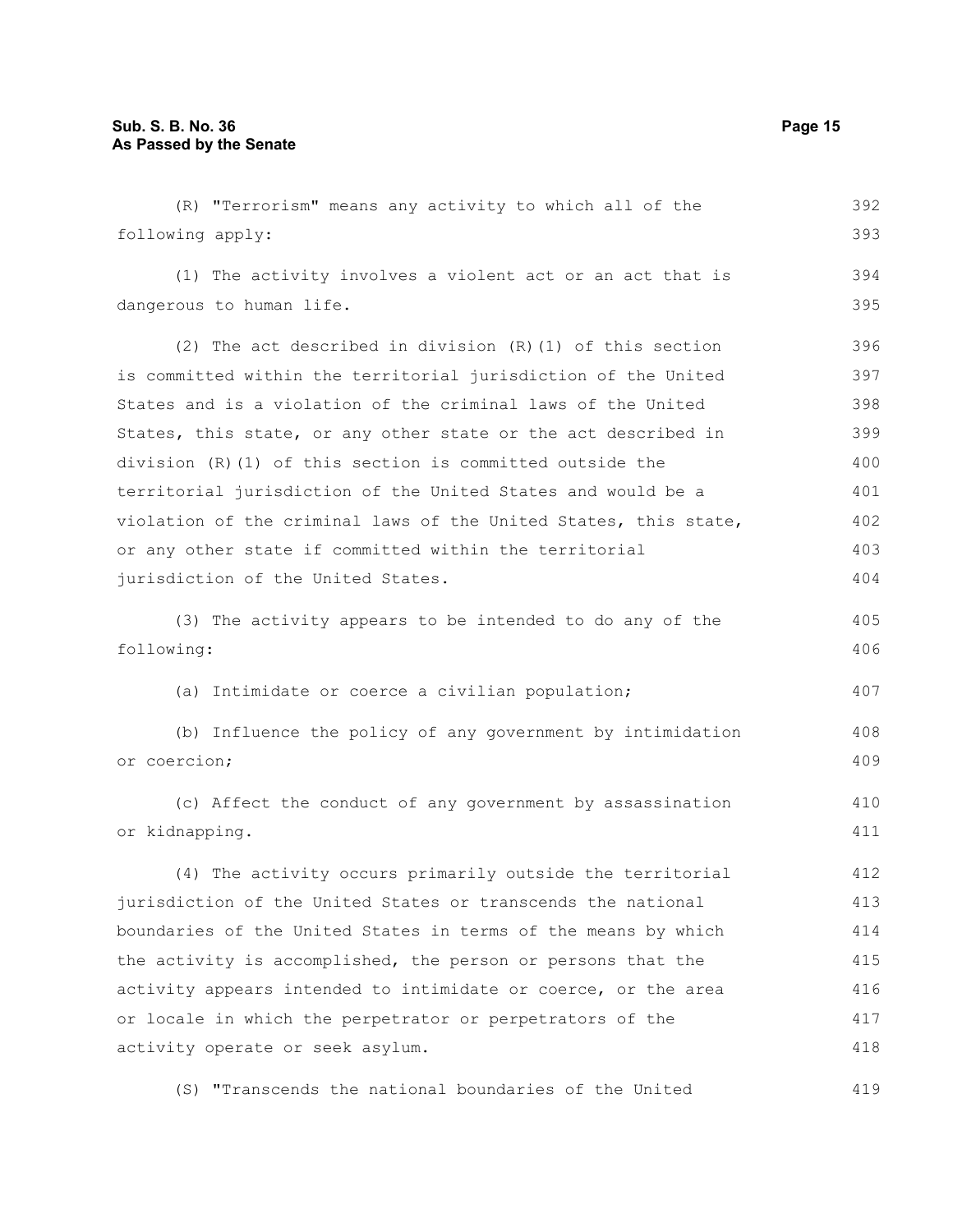States" means occurring outside the territorial jurisdiction of the United States in addition to occurring within the territorial jurisdiction of the United States. 420 421 422

(T) "Cost of crime scene cleanup" means any of the following: 423 424

(1) The replacement cost for items of clothing removed from a victim in order to make an assessment of possible physical harm or to treat physical harm; 425 426 427

(2) Reasonable and necessary costs of cleaning the scene and repairing, for the purpose of personal security, property damaged at the scene where the criminally injurious conduct occurred, not to exceed seven hundred fifty dollars in the aggregate per claim. 428 429 430 431 432

(U) "Cost of evidence replacement" means costs for replacement of property confiscated for evidentiary purposes related to the criminally injurious conduct, not to exceed seven hundred fifty dollars in the aggregate per claim. 433 434 435 436

(V) "Provider" means any person who provides a victim or claimant with a product, service, or accommodations that are an allowable expense or a funeral expense. 437 438 439

(W) "Immediate family member" means an individual who resided in the same permanent household as a victim at the time of the criminally injurious conduct and who is related to the victim by affinity or consanguinity. 440 441 442 443

(X) "Family member" means an individual who is related to a victim by affinity or consanguinity. 444 445

**Sec. 2743.59.** (A) The attorney general shall fully investigate a claim for an award of reparations, regardless of 446 447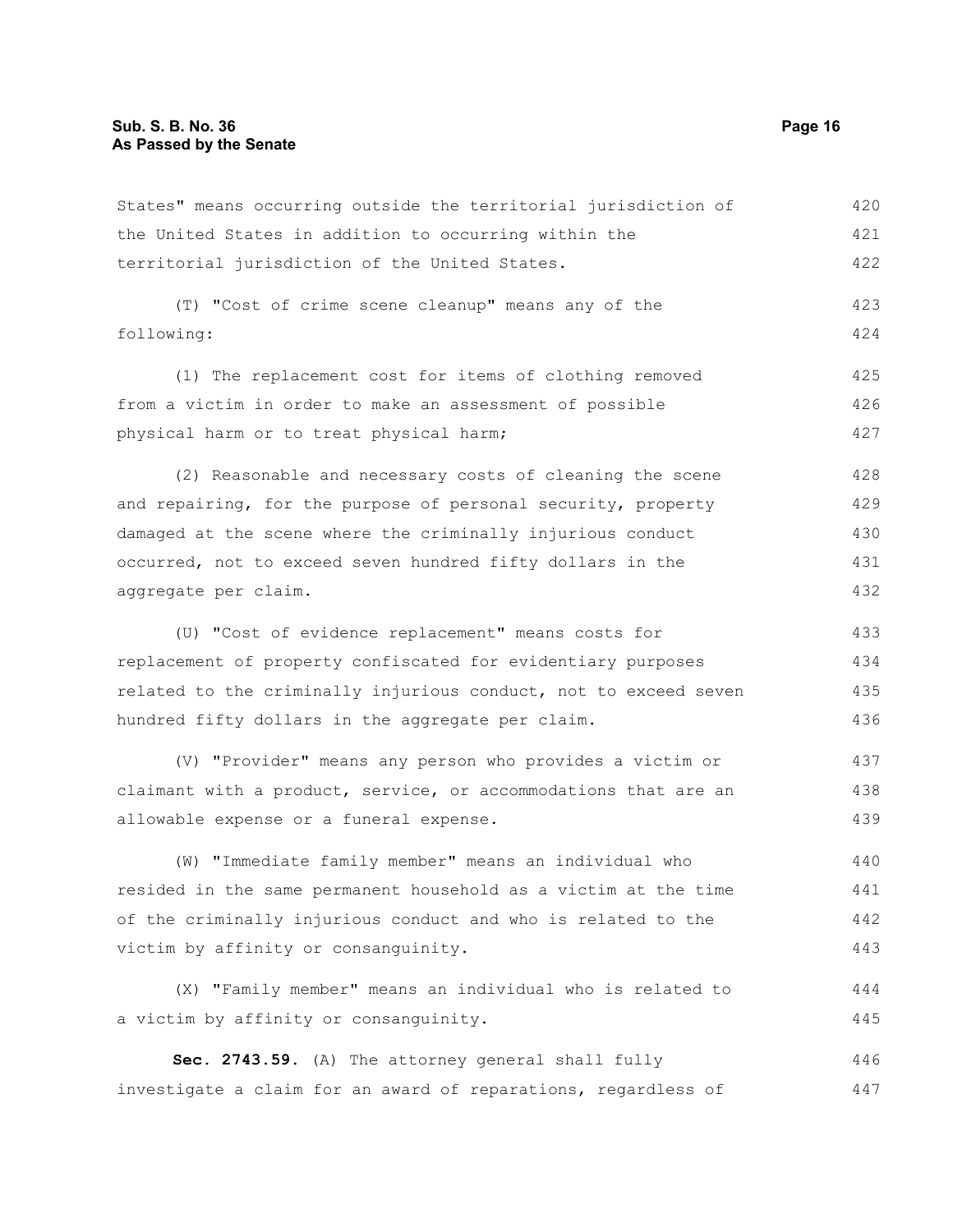#### **Sub. S. B. No. 36 Page 17 As Passed by the Senate**

whether any person is prosecuted for or convicted of committing the criminally injurious conduct alleged in the application. After completing the investigation, the attorney general shall make a written finding of fact and decision concerning an award of reparations. 448 449 450 451 452

(B)(1) The attorney general may require the claimant to supplement the application for an award of reparations with any further information or documentary materials, including any medical report readily available, that may lead to any relevant facts in the determination of whether, and the extent to which, a claimant qualifies for an award of reparations. The attorney general may depose any witness, including the claimant, pursuant to Civil Rules 28, 30, and 45.

(2)(a) For the purpose of determining whether, and the extent to which, a claimant qualifies for an award of reparations, the attorney general may issue subpoenas and subpoenas duces tecum to compel any person or entity, including any collateral source, that provided, will provide, or would have provided to the victim any income, benefit, advantage, product, service, or accommodation, including any medical care or other income, benefit, advantage, product, service, or accommodation that might qualify as an allowable expense or a funeral expense, to produce materials to the attorney general that are relevant to the income, benefit, advantage, product, service, or accommodation that was, will be, or would have been so provided and to the attorney general's determination. 461 462 463 464 465 466 467 468 469 470 471 472 473

(b) If the attorney general issues a subpoena or subpoena duces tecum under division (B)(2)(a) of this section and if the materials that the attorney general requires to be produced are located outside this state, the attorney general may designate 474 475 476 477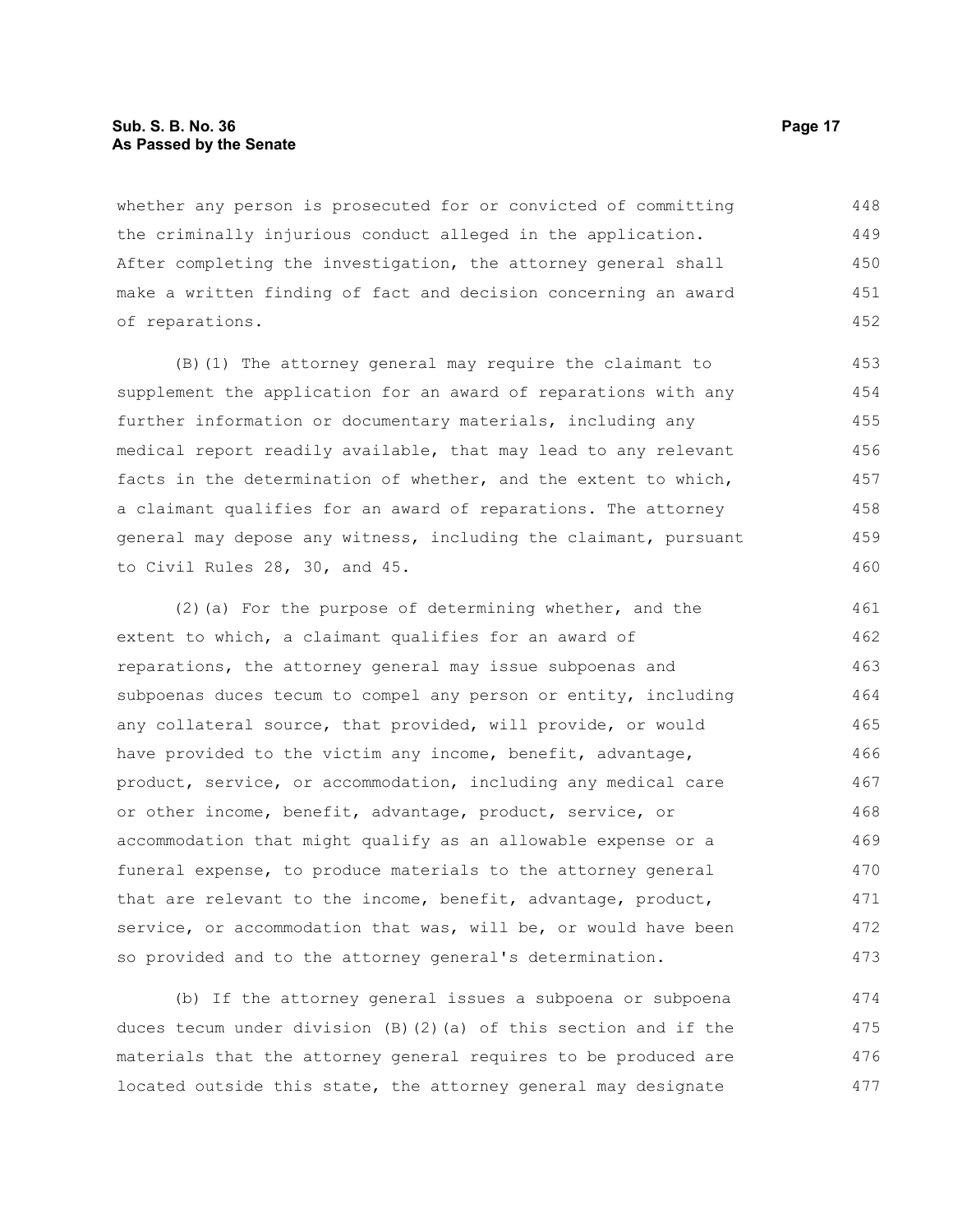#### **Sub. S. B. No. 36 Page 18 As Passed by the Senate**

one or more representatives, including officials of the state in which the materials are located, to inspect the materials on the attorney general's behalf, and the attorney general may respond to similar requests from officials of other states. The person or entity subpoenaed may make the materials available to the attorney general at a convenient location within the state. 478 479 480 481 482 483

(c) At any time before the return day specified in the subpoena or subpoena duces tecum issued under division (B)(2)(a) of this section or within twenty days after the subpoena or subpoena duces tecum has been served, whichever period is shorter, the person or entity subpoenaed may file with a judge of the court of claims a petition to extend the return day or to modify or quash the subpoena or subpoena duces tecum. The petition shall state good cause. 484 485 486 487 488 489 490 491

(d) A person or entity who is subpoenaed under division (B)(2)(a) of this section shall comply with the terms of the subpoena or subpoena duces tecum unless otherwise provided by an order of a judge of the court of claims entered prior to the day for return contained in the subpoena or as extended by the court. If a person or entity fails without lawful excuse to obey a subpoena or subpoena duces tecum issued under division (B)(2) (a) of this section or to produce relevant materials, the attorney general may apply to a judge of the court of claims for and obtain an order adjudging the person or entity in contempt of court. 492 493 494 495 496 497 498 499 500 501 502

(C) The If the attorney general decides to make an award of reparations, the finding of fact and decision that is issued by the attorney general pursuant to division (A) of this section shall contain all of the following: 503 504 505 506

(1) Whether the criminally injurious conduct that is the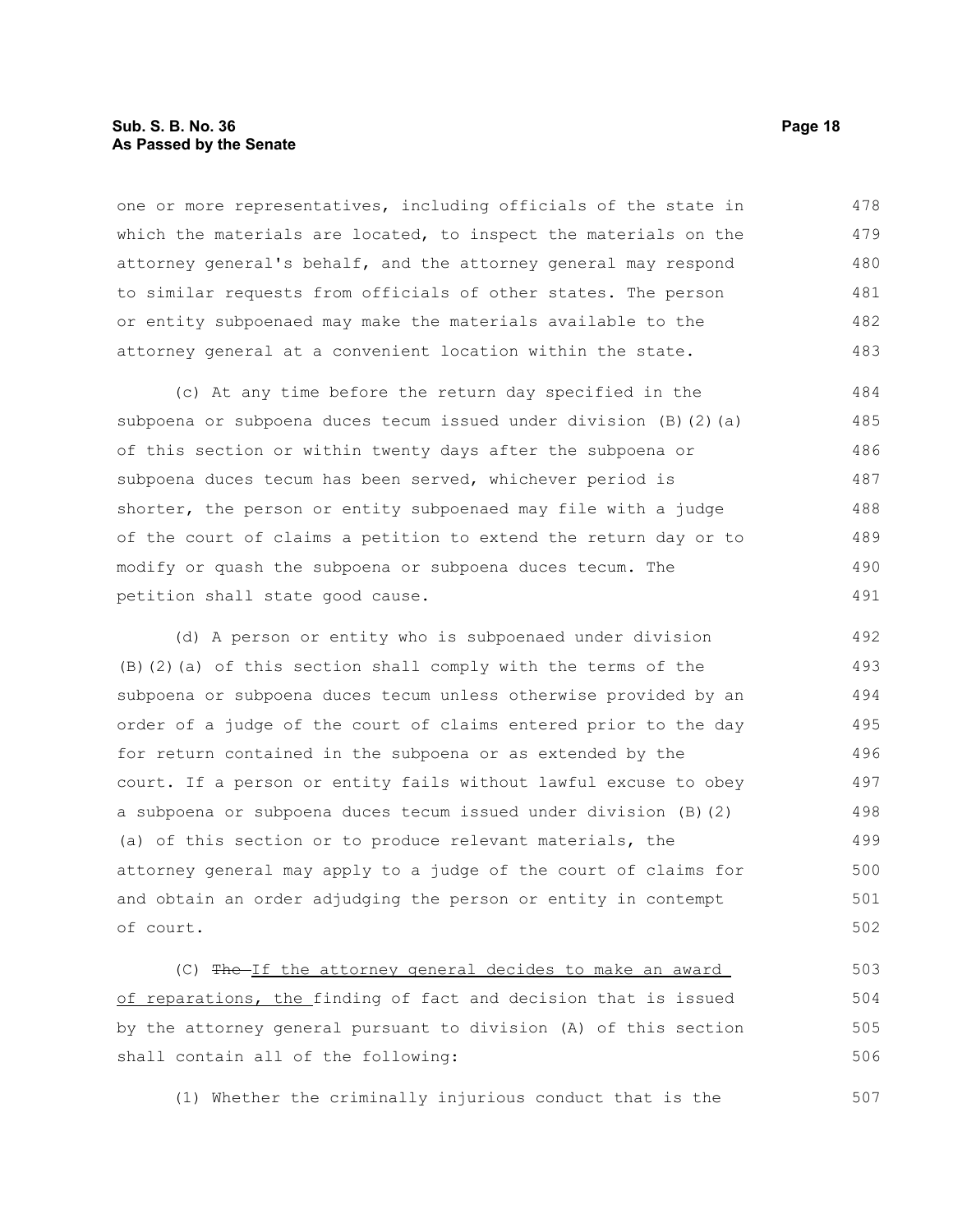conduct occurred, and the exact nature of the conduct; (2) Whether the criminally injurious conduct was reported to a law enforcement officer or agency $\tau$ and the date on which the conduct was reported, the name of the person who reported the conduct, and the reasons why the conduct was not reported to a law enforcement officer or agency; (3) The exact nature A description of the injuries that the victim sustained as a result of the criminally injurious conduct; (4) A specific list of the economic loss that was sustained as a result of the criminally injurious conduct by the victim, the claimant, or a dependent; (5) A specific list of any benefits or advantages that the victim, the claimant, or a dependent has received or is entitled to receive from any collateral source for economic loss that resulted from the conduct and whether a collateral source would have reimbursed the claimant for a particular expense if a timely claim had been made, and the extent to which the expenses likely would have been reimbursed by the collateral source; (6) A description of any evidence in support of a reduction of the award total on the basis of contributory misconduct or failure to cooperate by the claimant or by the victim through whom the claimant claims an award of reparations $\frac{1}{\sqrt{2}}$ whether the victim has been convicted of a felony or has a record of felony arrests under the laws of this state, another state, or the United States, whether disqualifying conditionsexist under division (E) of section 2743.60 of the Revised Code, and whether there is evidence that the victim engaged in an 509 510 511 512 513 514 515 516 517 518 519 520 521 522 523 524 525 526 527 528 529 530 531 532 533 534 535 536

basis for the application did occur, the date on which the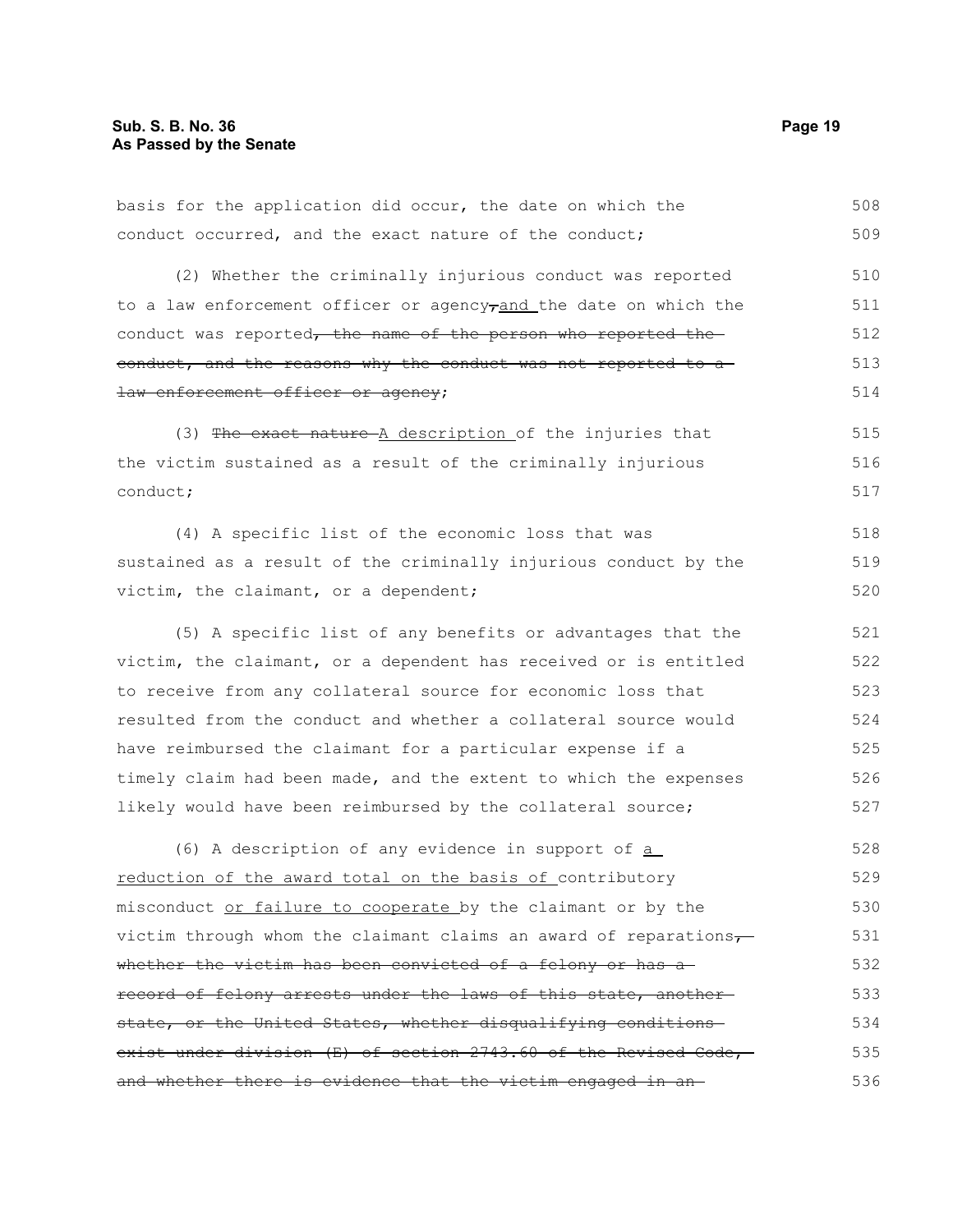| ongoing course of criminal conduct within five years or less of  | 537 |
|------------------------------------------------------------------|-----|
| the criminally injurious conduct that is the subject of the      | 538 |
| $e$ $\frac{1}{2}$ $\frac{1}{2}$ $m$ ;                            | 539 |
| (7) Whether the victim of the criminally injurious conduct-      | 540 |
| <del>was a minor;</del>                                          | 541 |
| (8) If the victim of the criminally injurious conduct was        | 542 |
| a minor, whether a complaint, indictment, or information was     | 543 |
| filed against the alleged offender and, if such a filing         | 544 |
| occurred, its date;                                              | 545 |
| (9) Any information that is relevant to the claim for an         | 546 |
| award of reparations;                                            | 547 |
| (8) A statement as to whether payments made pursuant to          | 548 |
| the award are to be made to the claimant, to a provider, or      | 549 |
| jointly to the claimant and provider, and the amount of the      | 550 |
| payments.                                                        | 551 |
| (D) The If the attorney general decides to deny an award         | 552 |
| to the claimant, the finding of fact and decision that is issued | 553 |
| by the attorney general pursuant to division (A) of this section | 554 |
| shall contain all-both of the following:                         | 555 |
| (1) A statement as to whether a claimant is eligible for-        | 556 |
| an award of reparations, whether payments made pursuant to the   | 557 |
| award are to be made to the claimant, to a provider, or jointly  | 558 |
| to the claimant and a provider, and the amount of the payments   | 559 |
| to the claimant or provider;                                     | 560 |
| (2) A statement as to whether any of the payments made-          | 561 |
| pursuant to the award should be paid in a lump sum or in-        | 562 |
| installments;                                                    | 563 |
| (3) If the attorney general decides that an award not be-        | 564 |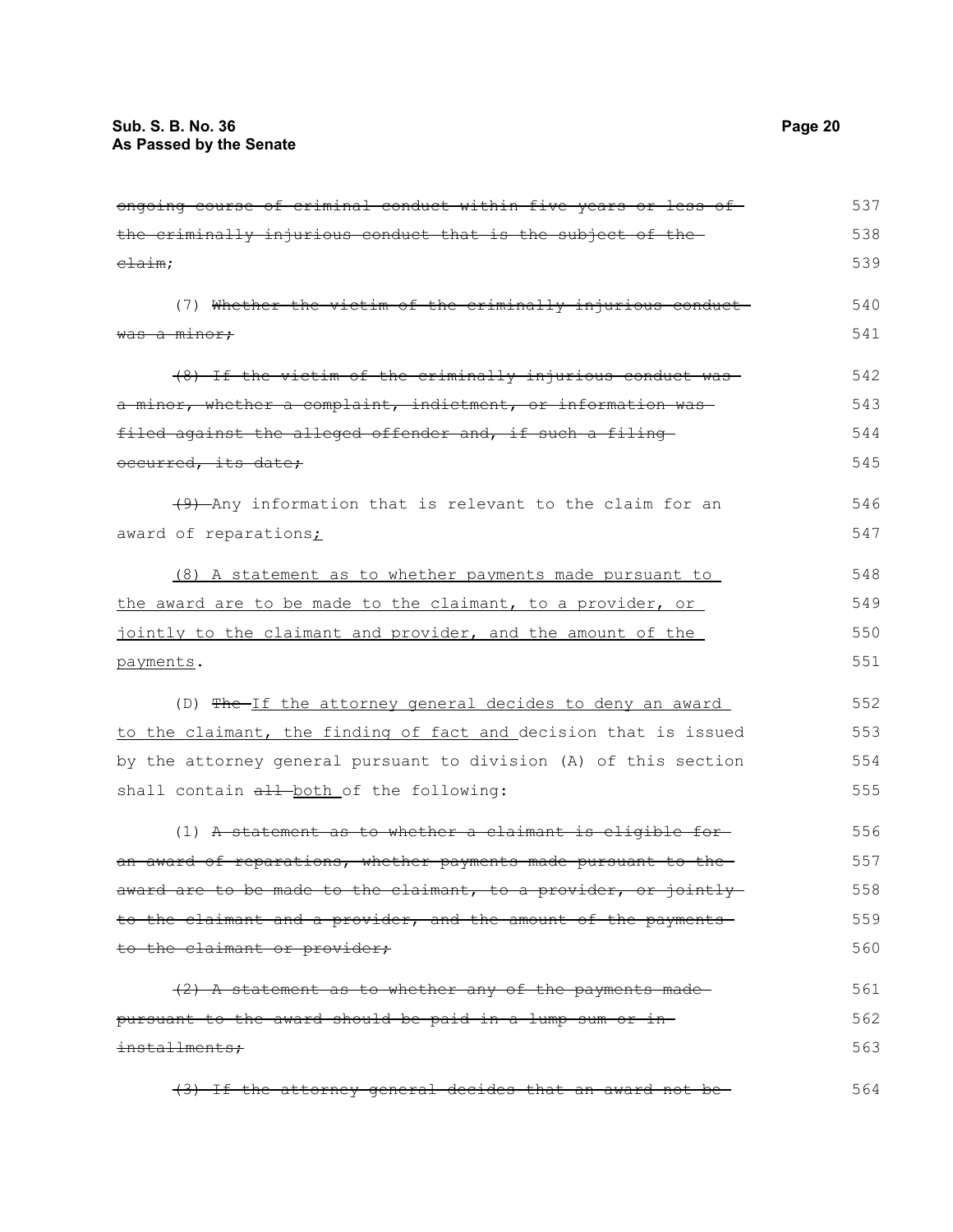| made to the claimant, the The reasons for that decision;         | 565 |
|------------------------------------------------------------------|-----|
| (2) A description of any disqualifying conditions that           | 566 |
| exist under section 2743.60 of the Revised Code.                 | 567 |
| (E) The attorney general shall make a written finding of         | 568 |
| fact and decision in accordance with sections 2743.51 to 2743.72 | 569 |
| of the Revised Code within one hundred twenty days after         | 570 |
| receiving the claim application. The attorney general may extend | 571 |
| the one-hundred-twenty-day time limit and shall record in        | 572 |
| writing specific reasons to justify the extension. The attorney  | 573 |
| general shall notify the claimant of the extension and of the    | 574 |
| reasons for the extension. The attorney general shall serve a    | 575 |
| copy of its written finding of fact and decision upon the        | 576 |
| claimant.                                                        | 577 |
| Sec. 2743.60. (A) The attorney general or the court of           | 578 |
| claims shall not make or order an award of reparations to a      | 579 |
| claimant if the criminally injurious conduct upon which the      | 580 |
| claimant bases a claim never was reported to a law enforcement   | 581 |
| officer or agency.                                               | 582 |

(B)(1) The attorney general or the court of claims shall not make or order an award of reparations to a claimant if any of the following apply: 583 584 585

(a) The claimant is the offender or an accomplice of the offender who committed the criminally injurious conduct, or the award would unjustly benefit the offender or accomplice. 586 587 588

(b) Except as provided in division (B)(2) of this section, both of the following apply:

(i) The victim was a passenger in a motor vehicle and knew or reasonably should have known that the driver was under the influence of alcohol, a drug of abuse, or both. 591 592 593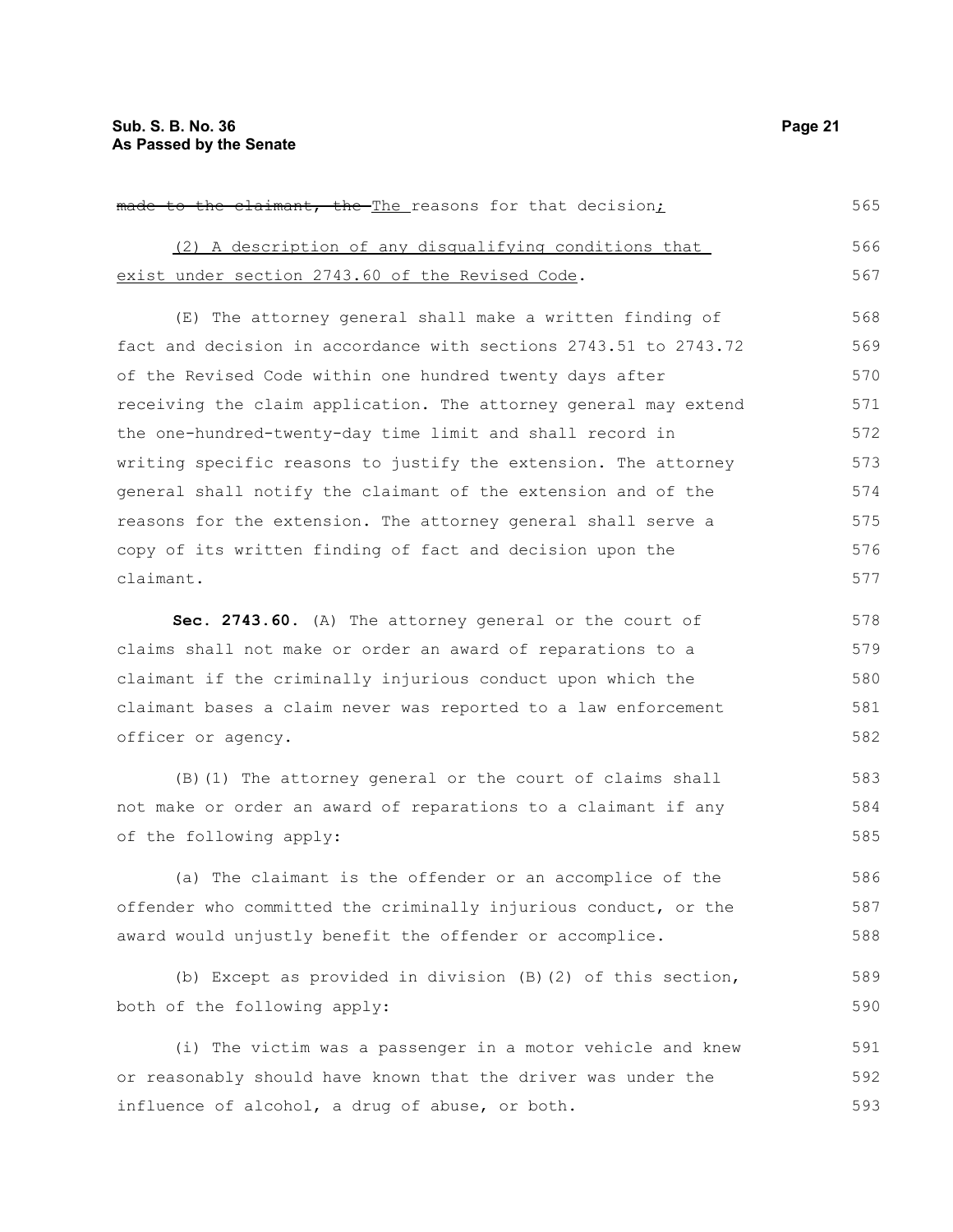(ii) The claimant is seeking compensation for injuries proximately caused by the driver described in division (B)(1)(b) (i) of this section being under the influence of alcohol, a drug of abuse, or both. (c) Both of the following apply: 594 595 596 597 598

(i) The victim was under the influence of alcohol, a drug of abuse, or both and was a passenger in a motor vehicle and, if sober, should have reasonably known that the driver was under the influence of alcohol, a drug of abuse, or both.

(ii) The claimant is seeking compensation for injuries proximately caused by the driver described in division (B)(1)(b) (i) of this section being under the influence of alcohol, a drug of abuse, or both. 603 604 605 606

(2) Division (B)(1)(b) of this section does not apply if on the date of the occurrence of the criminally injurious conduct, the victim was under sixteen years of age or was at least sixteen years of age but less than eighteen years of age and was riding with a parent, guardian, or care-provider. 607 608 609 610 611

(C) The attorney general or the court of claims, upon a finding that the claimant or victim has not fully cooperated with appropriate law enforcement agencies, may deny a claim or reconsider and reduce an award of reparations. 612 613 614 615

(D) The attorney general or the court of claims shall reduce an award of reparations or deny a claim for an award of reparations that is otherwise payable to a claimant to the extent that the economic loss upon which the claim is based is recouped from other persons, including collateral sources. If an award is reduced or a claim is denied because of the expected recoupment of all or part of the economic loss of the claimant 616 617 618 619 620 621 622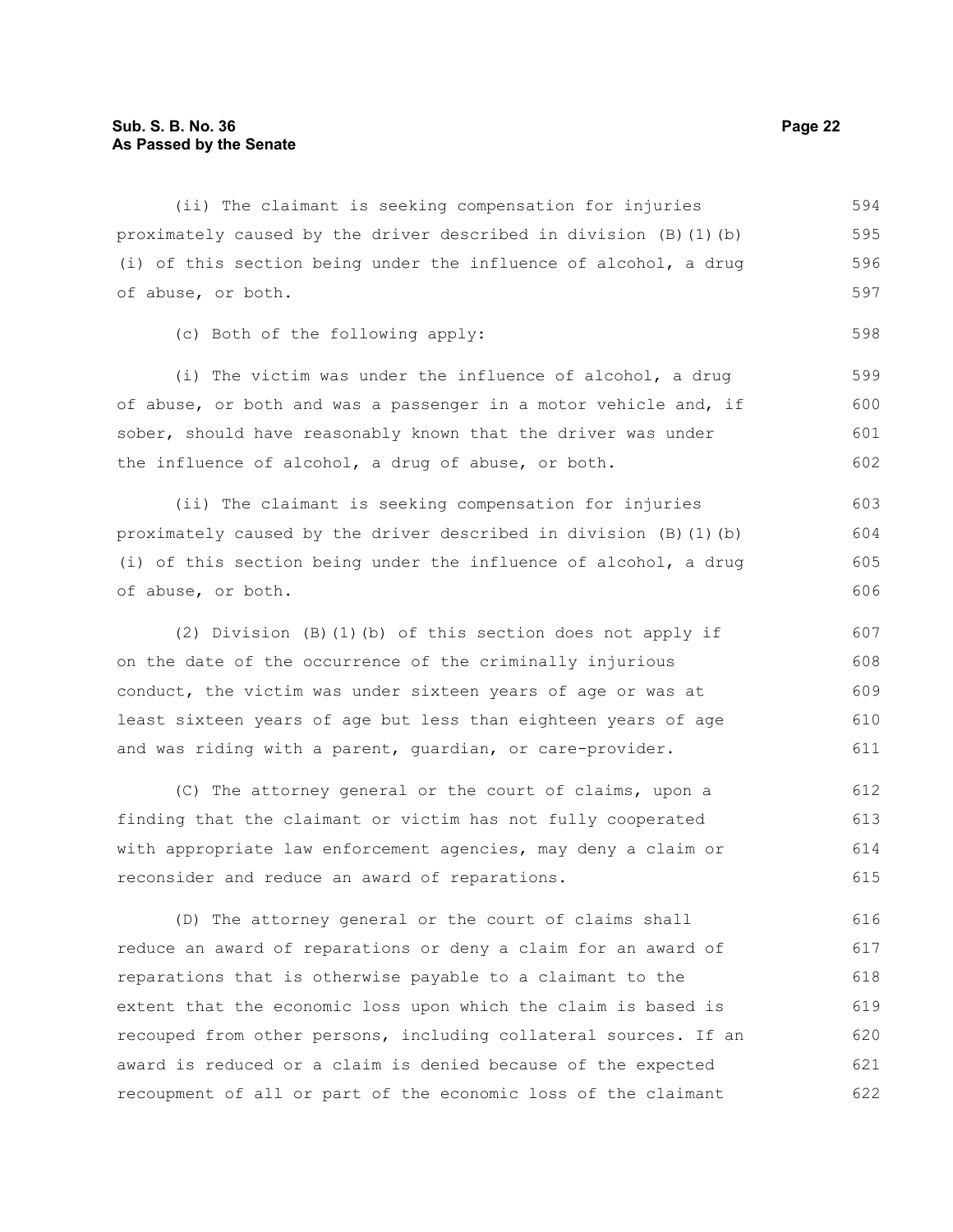#### **Sub. S. B. No. 36 Page 23 As Passed by the Senate**

from a collateral source, the amount of the award or the denial of the claim shall be conditioned upon the claimant's economic loss being recouped by the collateral source. If the award or denial is conditioned upon the recoupment of the claimant's economic loss from a collateral source and it is determined that the claimant did not unreasonably fail to present a timely claim to the collateral source and will not receive all or part of the expected recoupment, the claim may be reopened and an award may be made in an amount equal to the amount of expected recoupment that it is determined the claimant will not receive from the collateral source. 623 624 625 626 627 628 629 630 631 632 633

If the claimant recoups all or part of the economic loss upon which the claim is based from any other person or entity, including a collateral source, the attorney general may recover pursuant to section 2743.72 of the Revised Code the part of the award that represents the economic loss for which the claimant received the recoupment from the other person or entity. 634 635 636 637 638 639

 $(E)$ (1) Except as otherwise provided in division  $(E)$  (2) of this section, the attorney general or the court of claims shallnot make an award to a claimant if any of the following applies: 640 641 642

(a) The victim was convicted of a felony within ten years prior to the criminally injurious conduct that gave rise to the claim or is convicted of a felony during the pendency of the claim. 643 644 645 646

(b) The claimant was convicted of a felony within ten years prior to the criminally injurious conduct that gave rise to the claim or is convicted of a felony during the pendency of the claim. 647 648 649 650

(c) It is proved by a preponderance of the evidence that 651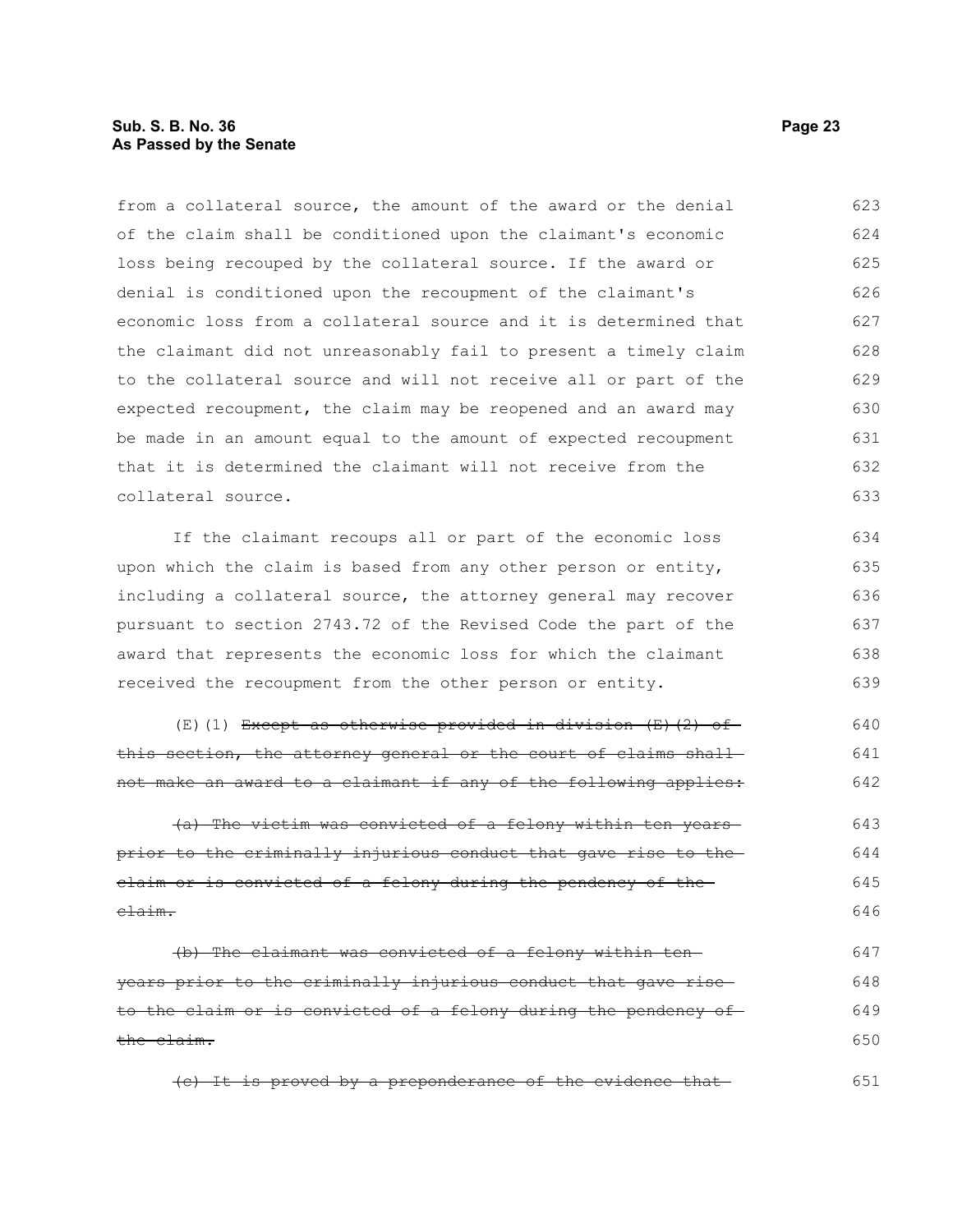### **Sub. S. B. No. 36** Page 24 **As Passed by the Senate**

| the victim or the claimant engaged, within ten years prior to     | 652 |
|-------------------------------------------------------------------|-----|
| the criminally injurious conduct that gave rise to the claim or-  | 653 |
|                                                                   |     |
| during the pendency of the claim, in an offense of violence, a    | 654 |
| violation of section 2925.03 of the Revised Code, or any          | 655 |
| substantially similar offense that also would constitute a-       | 656 |
| felony under the laws of this state, another state, or the-       | 657 |
| United States.                                                    | 658 |
| (d) The claimant was convicted of a violation of section-         | 659 |
|                                                                   |     |
| 2919.22 or 2919.25 of the Revised Code, or of any state law or    | 660 |
| municipal ordinance substantially similar to either section,      | 661 |
| within ten years prior to the criminally injurious conduct that-  | 662 |
| gave rise to the claim or during the pendency of the claim.       | 663 |
| (e) It is proved by a preponderance of the evidence that-         | 664 |
| the victim at the time of the criminally injurious conduct that   | 665 |
| gave rise to the claim engaged in conduct that was a felony-      | 666 |
|                                                                   | 667 |
| violation of section 2925.11 of the Revised Code or engaged in-   |     |
| any substantially similar conduct that would constitute a felony- | 668 |
| under the laws of this state, another state, or the United-       | 669 |
| States.                                                           | 670 |
| (2) The attorney general or the court of claims may make          | 671 |
| an award to a minor dependent of a deceased victim for-           | 672 |
| dependent's economic loss or for counseling pursuant to division  | 673 |
| $(F)$ (2) of section 2743.51 of the Revised Code if the minor     | 674 |
| dependent is not ineligible under division (E)(1) of this         | 675 |
| section due to the minor dependent's criminal history and if the  | 676 |
| victim was not killed while engaging in illegal conduct that      | 677 |
| contributed to the criminally injurious conduct that gave rise-   | 678 |
| to the claim. For purposes of this section, the use of illegal-   | 679 |
| drugs by the deceased victim shall not be deemed to have-         | 680 |
| contributed to the criminally injurious conduct that gave rise-   | 681 |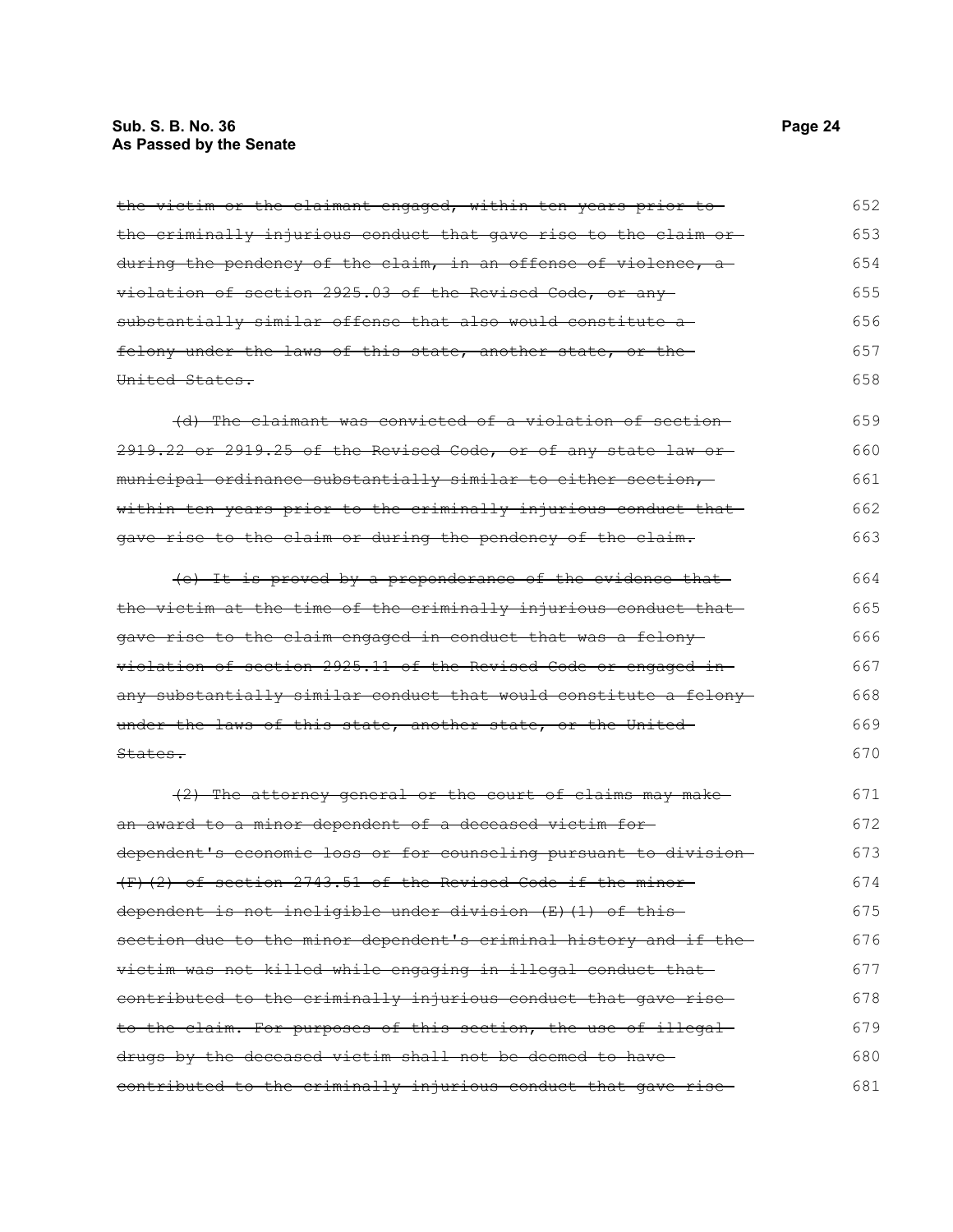| (F) In Except as otherwise provided in division (E) (2) of           | 683 |
|----------------------------------------------------------------------|-----|
| this section, in determining whether to make an award of             | 684 |
| reparations pursuant to this section, the attorney general or        | 685 |
| the court of claims shall consider whether there was                 | 686 |
| contributory misconduct by the victim or the claimant. The           | 687 |
| attorney general or the court of claims shall reduce an award of     | 688 |
| reparations or deny a claim for an award of reparations to the       | 689 |
| extent it is determined to be reasonable because of the              | 690 |
| contributory misconduct of the claimant or the victim.               | 691 |
| When the attorney general decides whether a claim should-            | 692 |
| be denied because of an allegation of contributory misconduct, -     | 693 |
| the burden of proof on the issue of that alleged contributory-       | 694 |
| misconduct shall be upon the claimant, if either of the-             | 695 |
| following apply:                                                     | 696 |
| (1) The victim was convicted of a felony more than ten-              | 697 |
| years prior to the criminally injurious conduct that is the-         | 698 |
| subject of the claim or has a record of felony arrests under the-    | 699 |
| laws of this state, another state, or the United States.             | 700 |
| (2) There is good cause to believe that the victim engaged-          | 701 |
| in an ongoing course of criminal conduct within five years or-       | 702 |
| less of the criminally injurious conduct that is the subject of      | 703 |
| <u>the claimNotwithstanding division (E)(1) of this section, in </u> | 704 |
| determining whether to make an award of reparations pursuant to      | 705 |
| this section, if the criminally injurious conduct upon which the     | 706 |
| claim is based resulted in a victim's death, the attorney            | 707 |
| general and the court of claims shall not consider whether there     | 708 |
| was contributory misconduct by the deceased victim. The attorney     | 709 |
| general or the court of claims shall not reduce an award of          | 710 |
| reparations or deny a claim for an award of reparations based on     | 711 |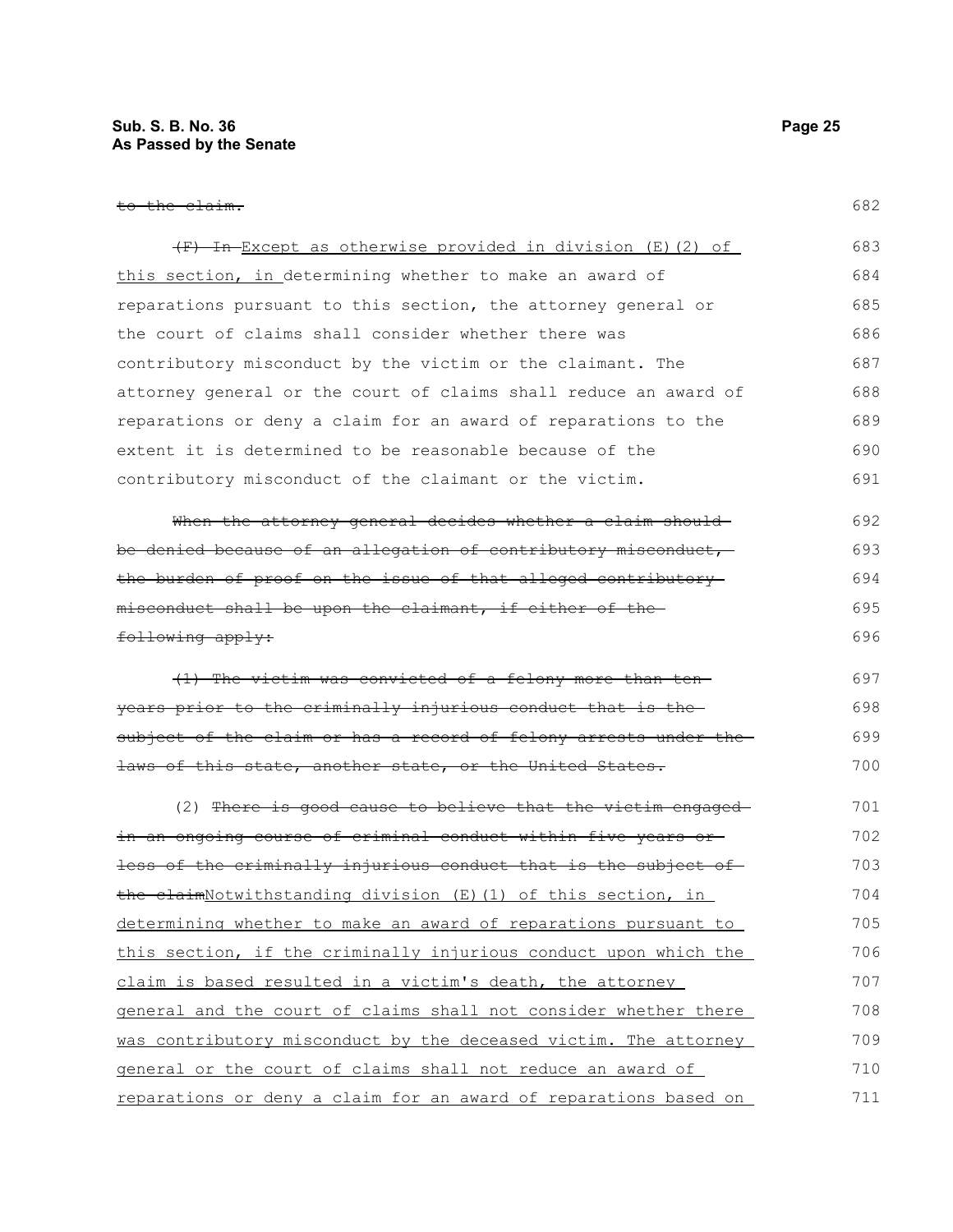#### contributory misconduct of a deceased victim.

(G) (F) The attorney general or the court of claims shall not make an award of reparations to a claimant if the criminally injurious conduct that caused the injury or death that is the subject of the claim occurred to a victim who was an adult and while the victim, after being convicted of or pleading guilty to an offense, was serving a sentence of imprisonment in any detention facility, as defined in section 2921.01 of the Revised Code. 713 714 715 716 717 718 719 720

(H) (G) If a claimant unreasonably fails to present a claim timely to a source of benefits or advantages that would have been a collateral source and that would have reimbursed the claimant for all or a portion of a particular expense, the attorney general or the court of claims may reduce an award of reparations or deny a claim for an award of reparations to the extent that it is reasonable to do so. 721 722 723 724 725 726 727

(I) Reparations payable to a victim described in division (L)(1) of section 2743.51 of the Revised Code and to all other claimants sustaining economic loss because of injury to or the death of that victim shall not exceed fifty thousand dollars in the aggregate. Reparations payable to a victim described in division (L)(2) of section 2743.51 of the Revised Code shall not exceed five thousand dollars. Reparations payable to a victim described in division (L)(3) of section 2743.51 of the Revised Code shall not exceed fifteen thousand dollars. If the attorney general or the court of claims reduces an award under division  $(F)$  (E) of this section, the maximum aggregate amount of reparations payable under this division shall be reduced proportionately to the reduction under division  $(F)$  (E) of this section. 728 729 730 731 732 733 734 735 736 737 738 739 740 741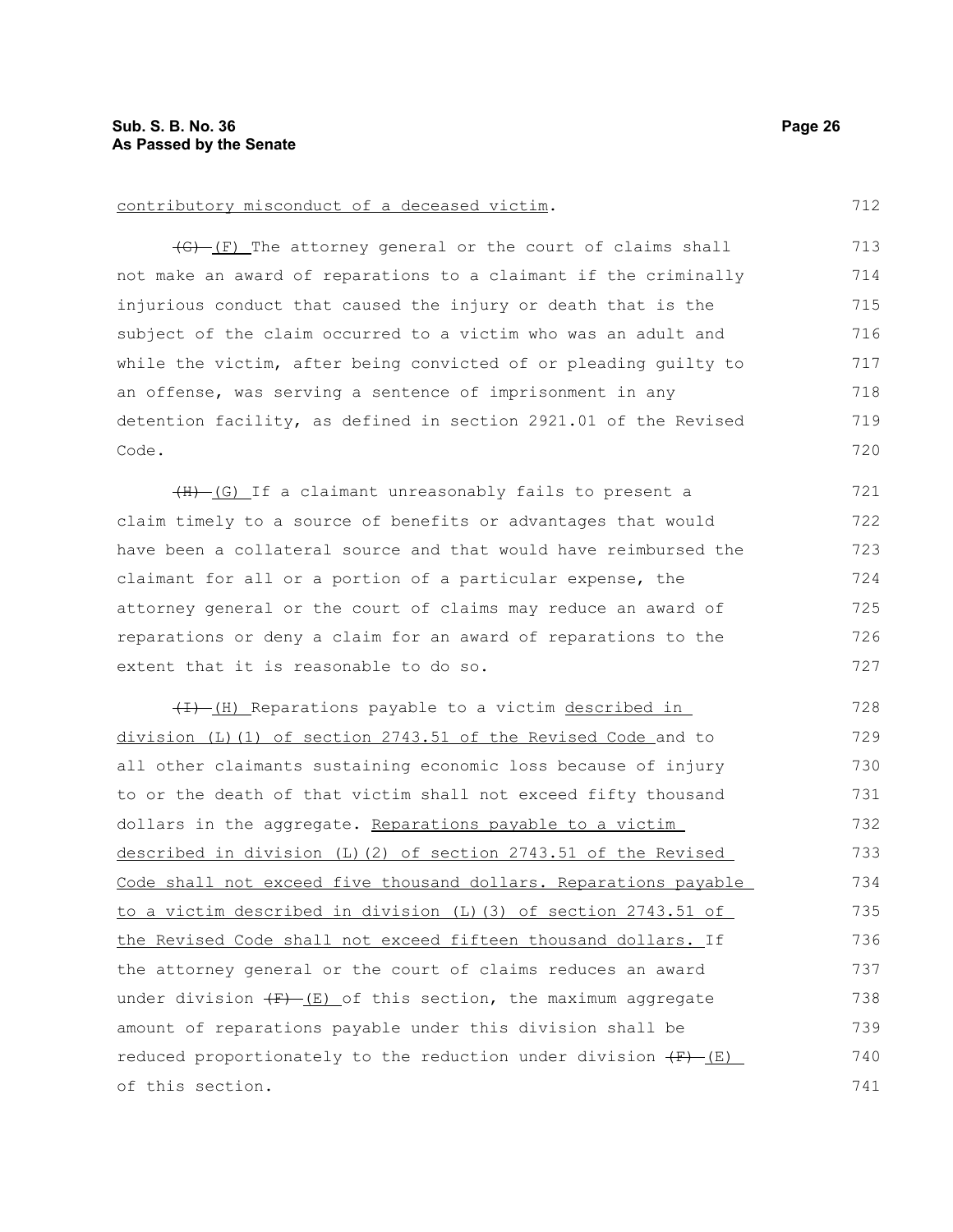#### **Sub. S. B. No. 36 Page 27 As Passed by the Senate**

 $(\overline{J} + (I)$  Nothing in this section shall be construed to prohibit an award to a claimant whose claim is based on the claimant's being a victim of a violation of section 2905.32 of the Revised Code if the claimant was less than eighteen years of age when the criminally injurious conduct occurred. 742 743 744 745 746

**Sec. 2743.65.** (A) The attorney general shall determine, and the state shall pay, in accordance with this section attorney's fees, commensurate with services rendered, to the attorney representing a claimant under sections 2743.51 to 2743.72 of the Revised Code. The attorney shall submit on an application form an itemized fee bill at the rate of sixty dollars per hour upon receipt of the final decision on the claim. Attorney's fees paid pursuant to this section are subject to the following maximum amounts: 747 748 749 750 751 752 753 754 755

(1) A maximum of seven hundred twenty dollars for claims resolved without the filing of an appeal to the court of claims; 756 757

(2) A maximum of one thousand twenty dollars for claims in which an appeal to the court of claims is filed plus, at the request of an attorney whose main office is not in Franklin county, Delaware county, Licking county, Fairfield county, Pickaway county, Madison county, or Union county, an amount for the attorney's travel time to attend the oral hearing before the court of claims at the rate of thirty dollars per hour; 758 759 760 761 762 763 764

(3) A maximum of one thousand three hundred twenty dollars for claims in which an appeal to the court of claims is filed plus, at the request of an attorney whose main office is not in Franklin county, Delaware county, Licking county, Fairfield county, Pickaway county, Madison county, or Union county, an amount for the attorney's travel time to attend the oral hearing before the court at the rate of thirty dollars per hour; 765 766 767 768 769 770 771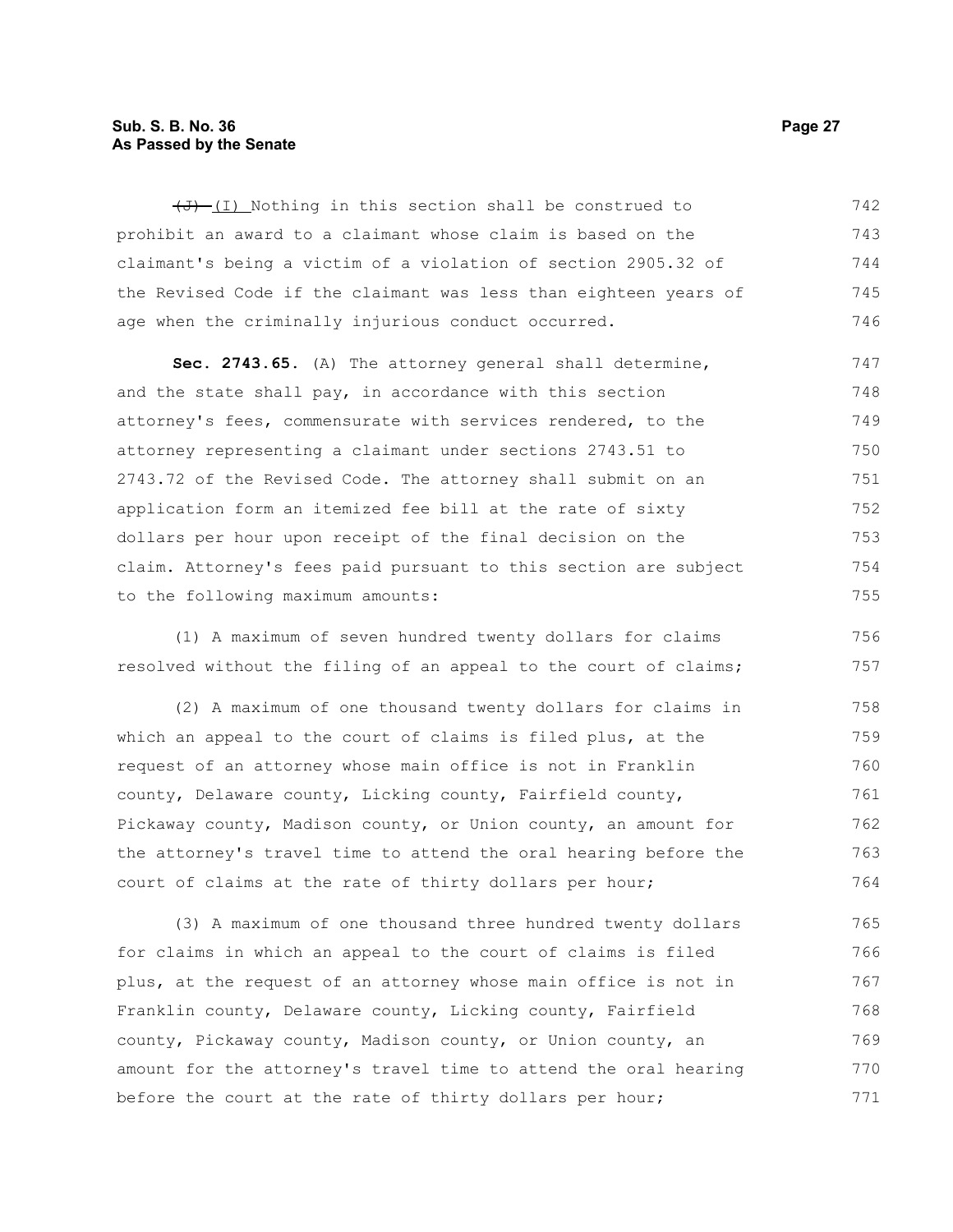#### **Sub. S. B. No. 36 Page 28 As Passed by the Senate**

(4) A maximum of seven hundred twenty dollars for a supplemental reparations application+ (5) A maximum of two hundred dollars if the claim is denied on the basis of a claimant's or victim's conviction of a felony offense prior to the filing of the claim. If the claimant or victim is convicted of a felony offense during the pendency of the claim, the two hundred dollars maximum does not apply. If the attorney had knowledge of the claimant's or victim's felony conviction prior to the filing of the application for the claim, the attorney general may determine that the filing of the claim was frivolous and may deny attorney's fees. (B) The attorney general may determine that an attorney be reimbursed for fees incurred in the creation of a guardianship if the guardianship is required in order for an individual to receive an award of reparations, and those fees shall be reimbursed at a rate of sixty dollars per hour. (C)(1) The attorney general shall forward an application form for attorney's fees to a claimant's attorney before or when the final decision on a claim is rendered. The application form for attorney's fees shall do all of the following: (a) Inform the attorney of the requirements of this section; (b) Require a verification statement comporting with the law prohibiting falsification; (c) Require an itemized fee statement; (d) Require a verification statement that the claimant was 773 774 775 776 777 778 779 780 781 782 783 784 785 786 787 788 789 790 791 792 793 794 795 796 797

(e) Include notice that the claimant may oppose the 799

served a copy of the completed application form;

772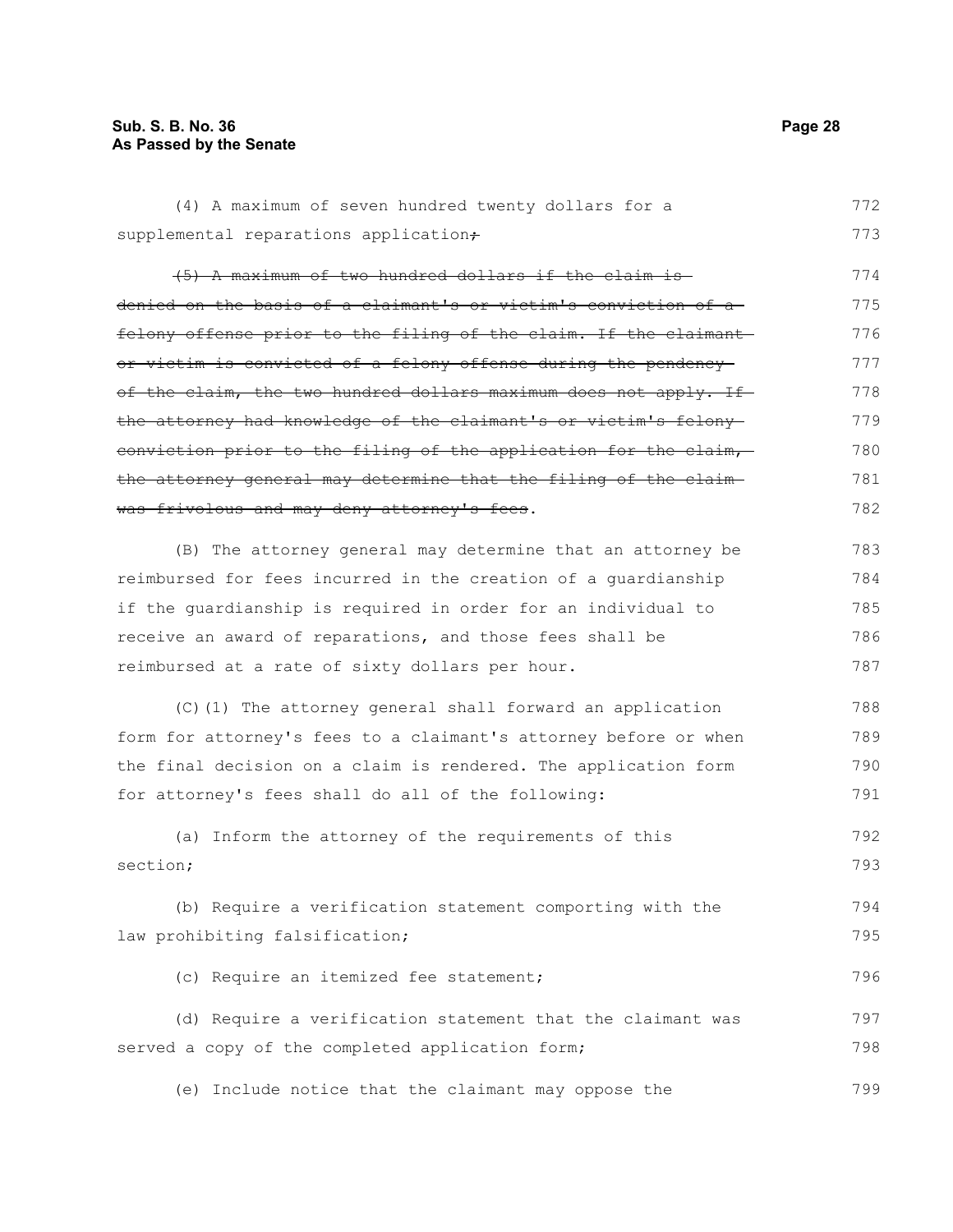application by notifying the attorney general in writing within ten days.

(2) The attorney general shall forward a copy of this section to the attorney with the application form for attorney's fees. The attorney shall file the application form with the attorney general. The attorney general's decision with respect to an award of attorney's fees is final ten days after the attorney general renders the decision and mails a copy of the decision to the attorney at the address provided by the attorney. The attorney may request reconsideration of the decision on grounds that it is insufficient or calculated incorrectly. The attorney general's decision on the request for reconsideration is final. 802 803 804 805 806 807 808 809 810 811 812

(D) The attorney general shall review all application forms for attorney's fees that are submitted by a claimant's attorney and shall issue an order approving the amount of fees to be paid to the attorney within sixty days after receipt of the application form. 813 814 815 816 817

(E) No attorney's fees shall be paid for the following: 818

(1) Estate work or representation of a claimant against a collateral source;

(2) Duplication of investigative work required to be performed by the attorney general;

(3) Performance of unnecessary criminal investigation of the offense; 823 824

(4) Presenting or appealing an issue that has been repeatedly ruled upon by the highest appellate authority, unless a unique set of facts or unique issue of law exists that distinguishes it; 825 826 827 828

800 801

819 820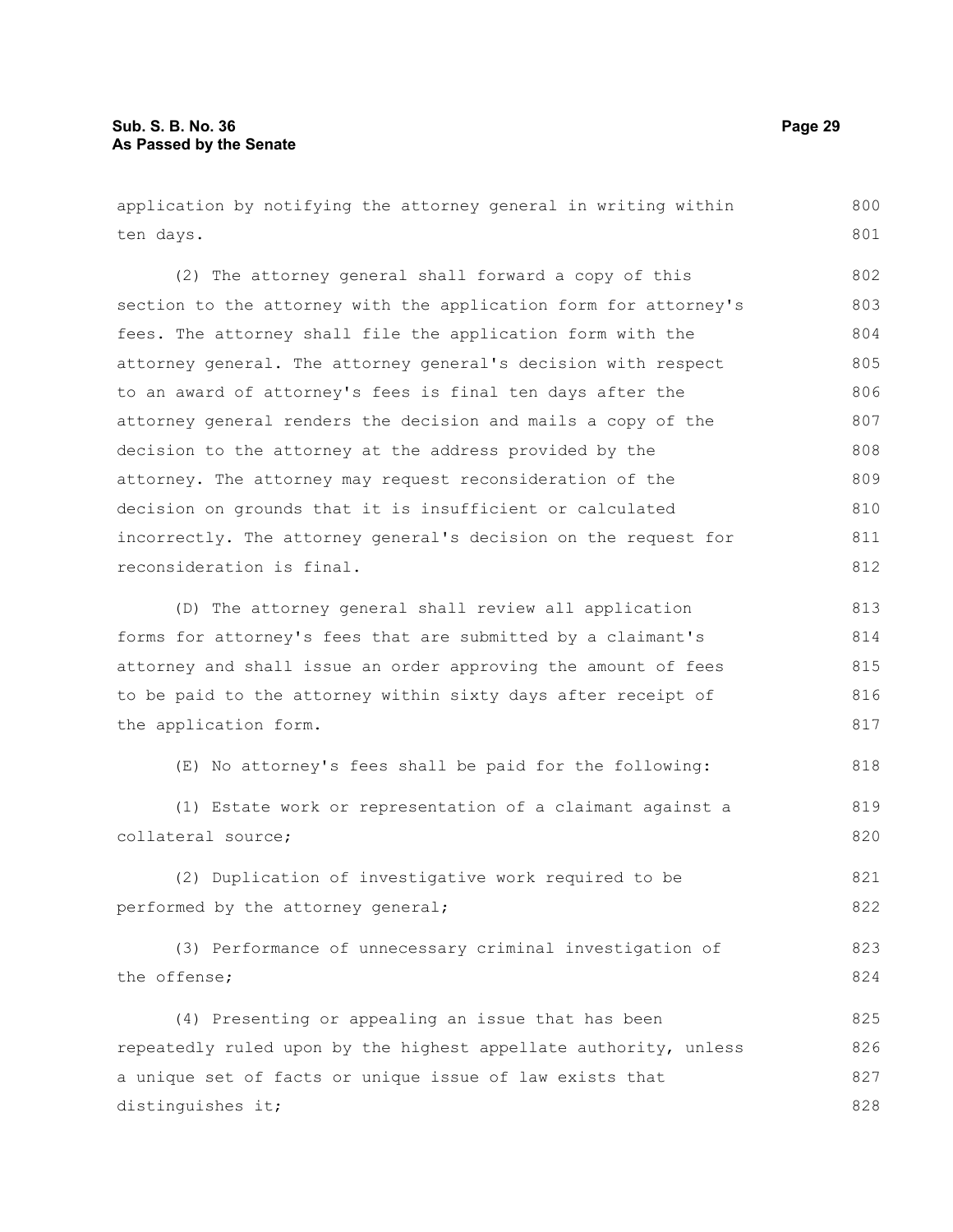division (L)(2) or (3) of section 2743.51 of the Revised Code; (6) A fee request that is unreasonable, is not commensurate with services rendered, violates the Ohio code of professional responsibility, or is based upon services that are determined to be frivolous. (F)(1) The attorney general may reduce or deny the payment

of attorney's fees to an attorney who has filed a frivolous claim. Subject to division (A)(5) of this section, the The denial of a claim on the basis of a felony conviction, felony eonduct, or contributory misconduct does not constitute a frivolous claim. 836 837 838 839 840

(5) Representing a victim of the type described in

(2) As used in this section, "frivolous claim" means a claim in which there is clearly no legal grounds under the existing laws of this state to support the filing of a claim on behalf of the claimant or victim. 841 842 843 844

(G) The attorney general may determine that a lesser number of hours should have been required in a given case. Additional reimbursement may be made where the attorney demonstrates to the attorney general that the nature of the particular claim required the expenditure of an amount in excess of that allowed. 845 846 847 848 849 850

(H) No attorney shall receive payment under this section for assisting a claimant with an application for an award of reparations under sections 2743.51 to 2743.72 of the Revised Code if that attorney's fees have been allowed as an expense in accordance with division  $(F)$   $(4)$   $(F)$   $(5)$  of section 2743.51 of the Revised Code. 851 852 853 854 855 856

(I) A contract or other agreement between an attorney and 857

829 830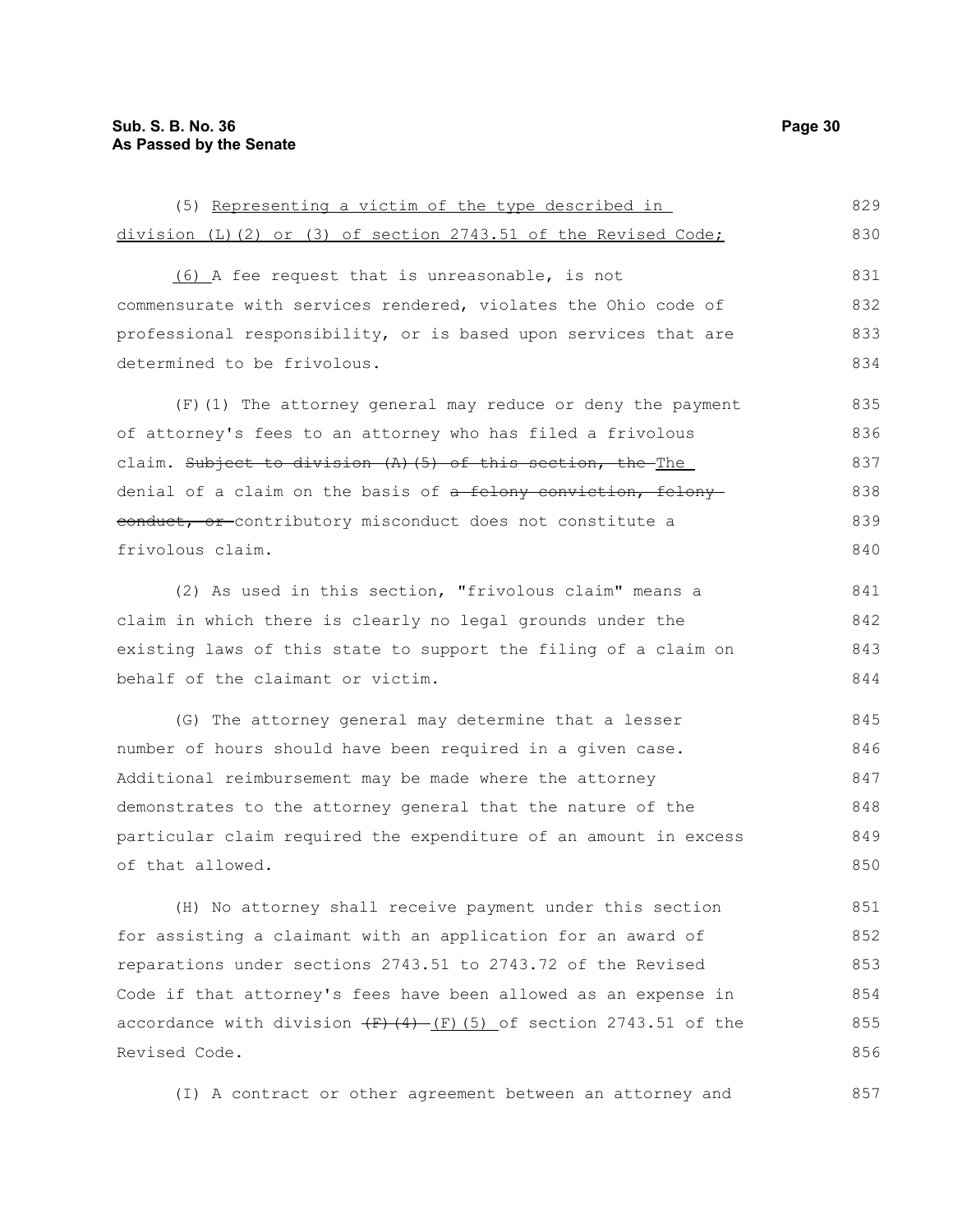#### **Sub. S. B. No. 36 Page 31 As Passed by the Senate**

any person that provides for the payment of attorney's fees or other payments in excess of the attorney's fees allowed under this section for representing a claimant under sections 2743.51 to 2743.72 of the Revised Code shall be void and unenforceable. 858 859 860 861

(J) Each witness who appears in a hearing on a claim for an award of reparations shall receive compensation in an amount equal to that received by witnesses under section 119.094 of the Revised Code. 862 863 864 865

**Sec. 2743.71.** (A) Any law enforcement agency that investigates, and any prosecuting attorney, city director of law, village solicitor, or similar prosecuting authority who prosecutes, an offense committed in this state shall, upon first contact with the victim, as defined in division  $(L)$  (1) of section 2743.51 of the Revised Code, or the victim's family or dependents, give the victim or the victim's family or dependents a copy of an information card or other printed material provided by the attorney general pursuant to division (B) of this section and explain, upon request, the information on the card or material to the victim or the victim's family or dependents. 866 867 868 869 870 871 872 873 874 875 876

(B) The attorney general shall have printed, and shall provide to law enforcement agencies, prosecuting attorneys, city directors of law, village solicitors, and similar prosecuting authorities, cards or other materials that contain information explaining awards of reparations. The information on the cards or other materials shall include, but shall not be limited to, the following statements: 877 878 879 880 881 882 883

(1) Awards of reparations are limited to losses that are caused by physical injury resulting from criminally injurious conduct; 884 885 886